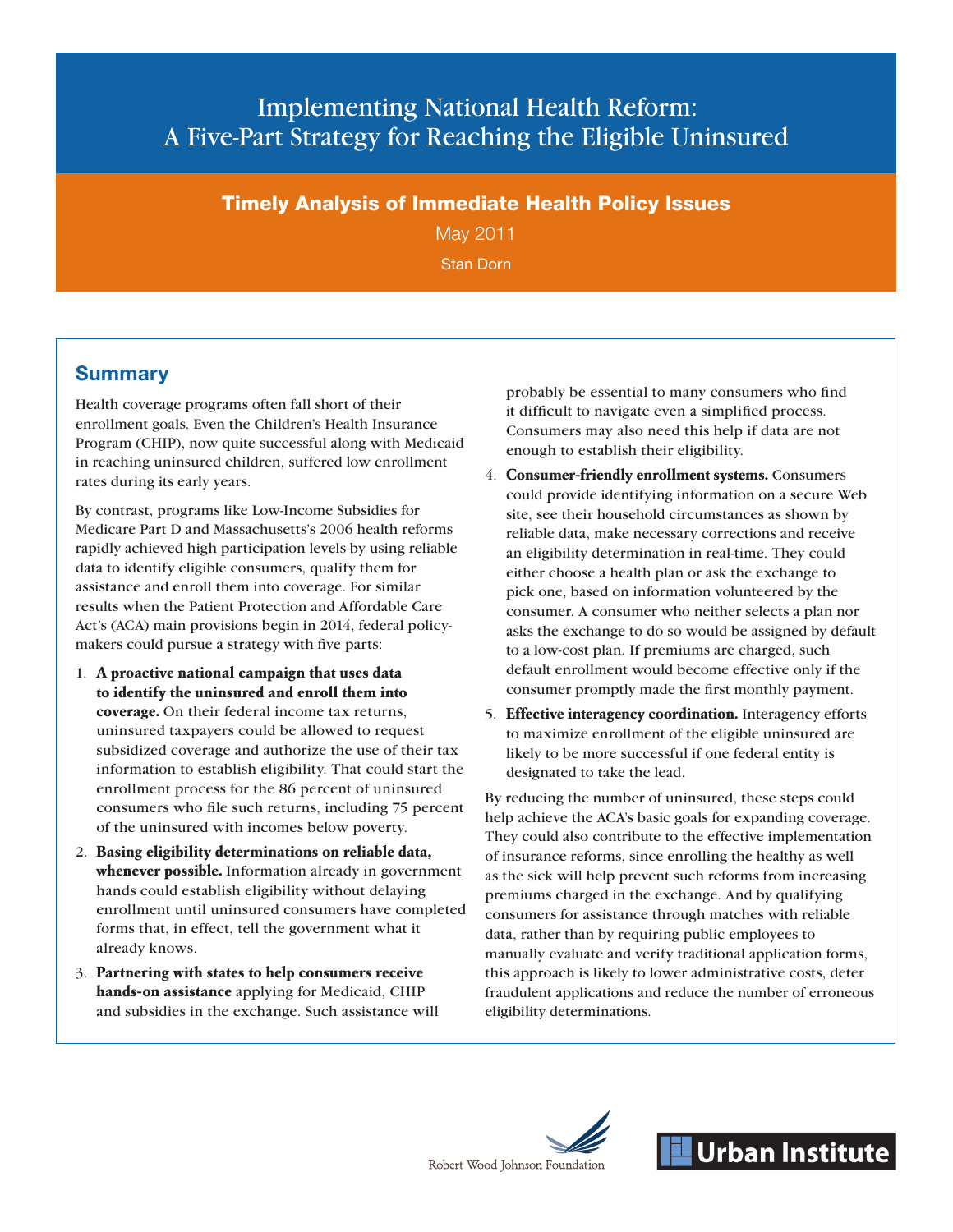#### **Introduction**

According to the Congressional Budget Office (CBO), the Patient Protection and Affordable Care Act (ACA) will cover more than 30 million uninsured.<sup>1</sup> Most are low- and moderate-income people who will qualify for Medicaid, the Children's Health Insurance Program (CHIP) or subsidies for premiums and out-of-pocket costs in the exchange.

Policy-makers cannot count on enrollment reaching projected levels. Recent history is filled with coverage expansions that failed to achieve anticipated results, at both federal and state levels. For example, roughly 2 million laid-off workers and their families received subsidies for COBRA coverage under the American Recovery and Reinvestment Act of 2009, but CBO had projected that 7 million would benefit.<sup>[2](#page-8-1)</sup> An earlier program providing Health Coverage Tax Credits (HCTC) to laid-off workers covered fewer than one in five eligible uninsured, $3$ with enrollment reaching less than 30 percent of the levels forecast by CBO.<sup>4</sup> And at the state level, Maine's Dirigo Health did not come close to reaching proponents' expectations, undermining the initiative's credibility with the public.<sup>5</sup>

If the eligible uninsured do not enroll, the consequences will go beyond a failure to improve their access to care and economic security. Many who remain uninsured will pay a penalty. Moreover, if healthy people disproportionately remain uninsured, the ACA's insurance reforms could increase premiums charged in health insurance exchanges, potentially to unsustainable levels.

Fortunately, the ACA gives policymakers the tools to avoid these problems. This report describes a fivepart strategy through which federal officials can maximize enrollment of the eligible uninsured into subsidized coverage. By using 21st-century information technology to base eligibility determinations on reliable data whenever possible, this strategy also promises to lower public-sector

administrative costs, cut red tape for families, deter fraudulent applications and reduce the number of erroneous eligibility determinations.

As others have correctly observed,<sup>6</sup> state efforts will play a central role in determining the effectiveness of ACA's coverage expansion. Federal decisions will also be important, however. This analysis primarily addresses the federal government's role, although it touches on potentially helpful state actions that federal policy could permit, encourage or require.

### **Part 1: A proactive national campaign that uses data to identify the uninsured and enroll them into coverage**

For most eligible uninsured to receive subsidized coverage in 2014, it will be necessary but not sufficient to streamline enrollment, educate the public and facilitate applications. In recent years, the coverage expansions that quickly achieved high levels of participation also used data proactively to qualify and enroll eligible people, without delaying coverage until the completion of formal application forms. For example:

- • *Low-income subsidies (LIS) under Medicare Part D* reached nearly three in four eligible beneficiaries (74 percent) less than six months after the new benefit was first available. Four in five enrollees (81 percent) qualified without any need to file applications. Their eligibility was established, and they were enrolled into subsidized coverage, based on the Center for Medicare and Medicaid Services' (CMS) proactive initiation of data matches with state Medicaid programs and the Social Security Administration (SSA).<sup>7</sup> Participation rates later reached 81 percent, with data matches (rather than applications) yielding 85 percent of all LIS enrollment[.8](#page-8-7)
- • *Massachusetts 2006 health reform legislation* reduced the percentage of uninsured residents to the lowest level ever observed in any state.<sup>9</sup>

Roughly one in four newly insured residents received subsidized coverage based on data matches with the state's preexisting "free care pool," without any need to file application forms. After nine months of program operation, more than 80 percent of enrollees into the state's new subsidy program qualified based on these data matches.<sup>10</sup>

By contrast, many federal and state programs without such proactive, data-driven enrollment strategies have fallen significantly short of their goals, including the programs mentioned earlier. Even CHIP, which together with Medicaid, now covers 82 percent of eligible children, $<sup>11</sup>$  took</sup> a long time to achieve these results. Despite considerable outreach and streamlining of applications during the program's start-up phase, only 60 percent of eligible children participated in CHIP fully five years after states could first offer coverage in 1997.<sup>12</sup> As the Congressional Research Service observed as late as 2001, "Until recently, there was general disappointment with the implementation progress under SCHIP, due to low enrollment rates early in the program.["13](#page-8-12)

Put simply, the federal government cannot sit back and trust that, armed with good information, faced with a requirement to obtain coverage, and given options for easy enrollment, tens of millions of uninsured will rapidly come forward on their own and obtain health insurance. A proactive, datadriven enrollment initiative will be needed for the ACA to avoid slowly rising enrollment levels during the initial years of full implementation.

One possible candidate for such a proactive initiative involves the filing of income tax returns. A significant percentage of the uninsured who qualify for assistance could be identified and enrolled into coverage as part of the tax filing process. In fact, the ACA specifically authorizes HHS to permit consumers to apply for subsidies by "request[ing] the Secretary of the Treasury to provide [tax return] information... directly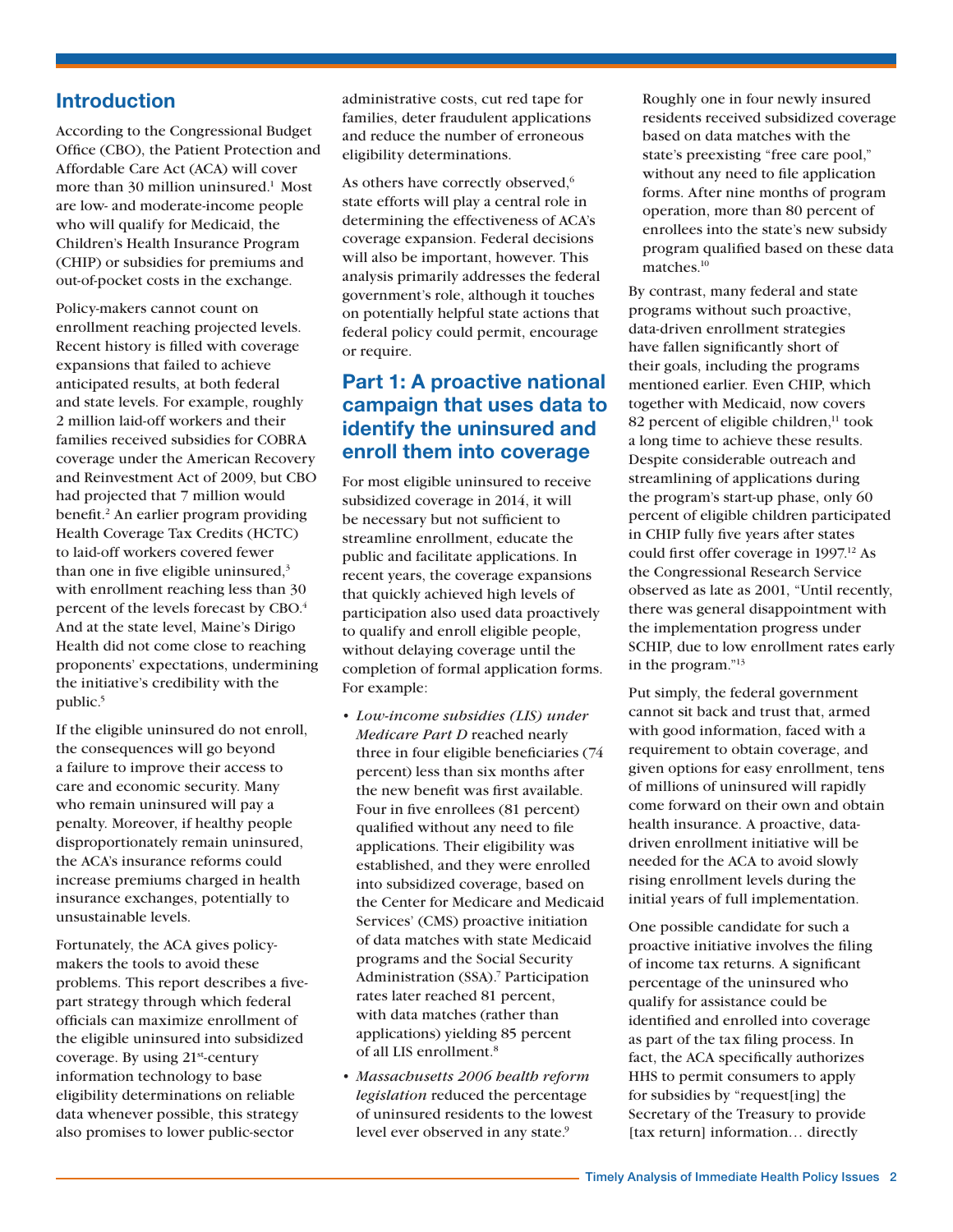to the Exchange.["14](#page-8-13) More broadly, the legislation permits consumers to initiate an eligibility determination by authorizing the disclosure of relevant data, rather than by completing formal application forms[.15](#page-8-14)

An estimated 86 percent of uninsured Americans file federal income tax returns. Even among the uninsured with incomes below the federal poverty level (FPL), fully 75 percent file tax returns (*Figure 1*).

When taxpayers file their returns in 2014 and later years, they will be providing most of the information needed to determine their eligibility for Medicaid, CHIP and subsidies in the exchange, as the following section

of this report makes clear. Why not let taxpayers use their returns to apply for subsidized coverage? Requiring them to also complete a largely redundant subsidy application form would add little value, compared with the resulting government administrative costs, burdens on families and consequent reduction in enrollment among the eligible uninsured.

Policy-makers could establish mechanisms through which, at the taxpayer's option, filing a tax return starts the eligibility determination and enrollment process.<sup>17</sup> For example, taxpayers could be required to identify any uninsured household members on a supplemental form filed along with the

**Figure 1. The estimated percentage of uninsured who filed federal income tax returns, by income: 2004**



*Source:* 2005 CPS, using the methodology described in Dorn, Garrett, et al.<sup>16</sup>



#### **Figure 2. The percentage of all individual income tax returns that were filed by various dates, all returns vs. returns claiming EITC: Tax Year 2006**

*Source*: IRS, Statistics of Income Division, Tax Year 2006 Taxpayer Usage Study (author's calculations).

Note: The listed percentages do not take into account any returns for tax year 2006 that were filed after October 26, 2007. IRS-published data include only the dates for which data points are shown in this Figure.

1040[.18](#page-8-16) To help such family members obtain coverage, the form would:

- Give a taxpayer the option, by checking a box to—
	- » Authorize IRS conveyance of relevant tax return data to the taxpayer's exchange for the purpose of determining eligibility for subsidized health coverage;
	- » Authorize the exchange to use other available information to determine eligibility, if necessary; and
	- » Enroll uninsured household members into coverage, if they qualify for Medicaid, CHIP or subsidized coverage in the exchange;
- • Ask for the best way to contact the taxpayer if necessary to complete the eligibility determination and enrollment process; and
- Provide information about health insurance exchanges and available health coverage subsidies.

To be most effective, such a tax-based initiative would benefit from IRS outreach to tax preparation software vendors and to both paid and volunteer tax preparers.<sup>19</sup>

Most low-income tax returns are filed early in the year, so income information on those returns is relatively current. For example, by March 2, 2007, 69 percent of tax returns claiming the Earned Income Tax Credit (EITC) for 2006 had been filed, compared to 39 percent among returns in general (*Figure 2*).

This approach has precedents. For example, families can have their federal income tax data automatically "prepopulate" application forms for federally funded college student aid.<sup>20</sup> Along similar lines, one of the most successful HCTC initiatives was a small "consent" pilot project. When taxpayers called the HCTC program office, they were asked if they wanted their contact information shared with their state to see if they could receive additional assistance. In the one state where the pilot was fully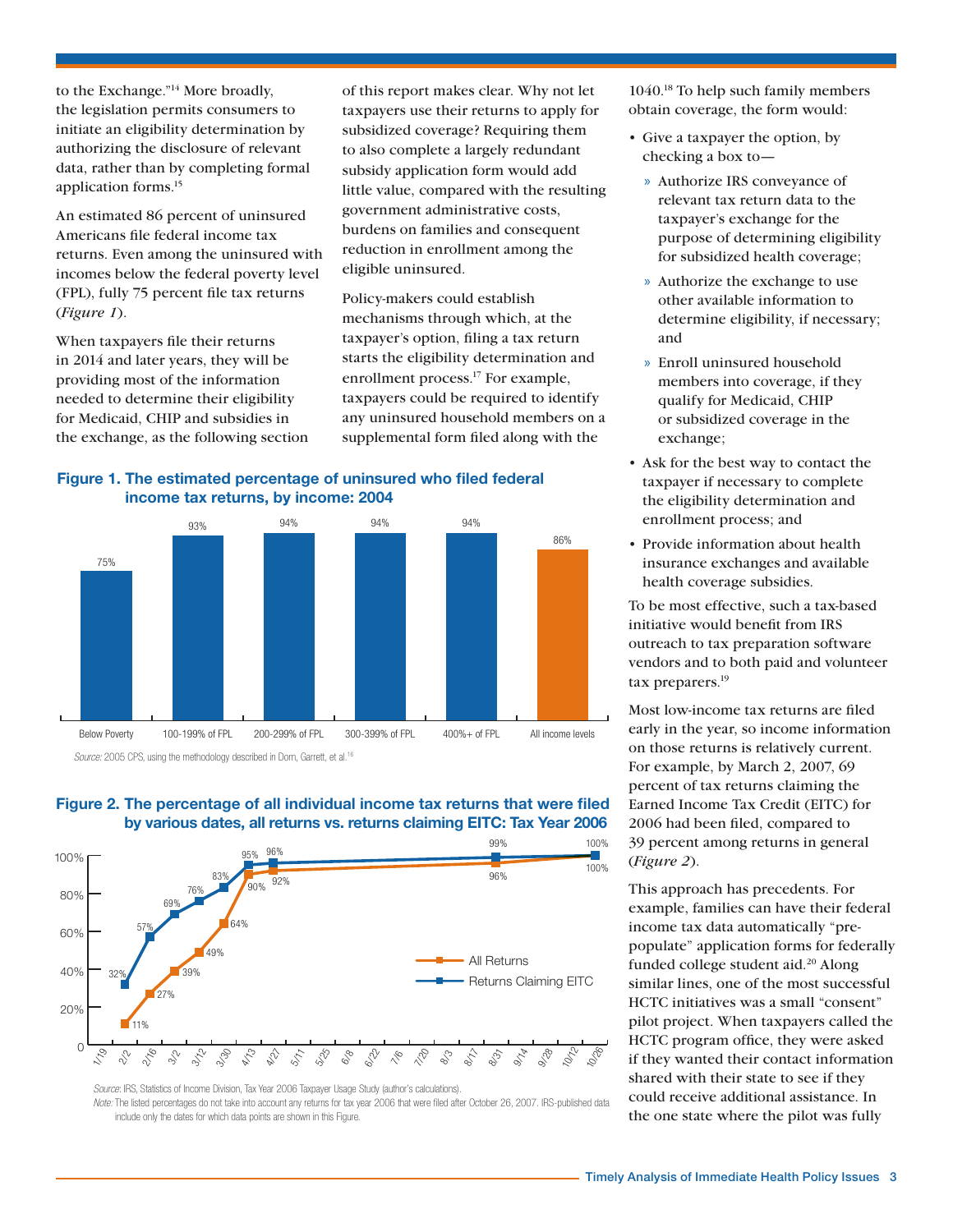implemented, 83 percent of taxpayers consented. When state officials contacted them, more than 90 percent were enrolled into coverage.<sup>[21](#page-8-20)</sup>

Of course, people make mistakes on their tax returns, despite the information they receive on W-2s, 1099 forms and the like. IRS corrects up to 7 million returns a year (less than 5 percent of all returns) for math errors, failure to include information available from third-party sources or special audits of returns claiming EITC.<sup>22</sup> When such corrections are made for people receiving health insurance tax credits, the amount of such credits will likewise need to be revisited.[23](#page-8-22)

This approach could potentially yield administrative cost savings for IRS. As with any effort to increase coverage, if fewer people are uninsured, fewer will go through IRS enforcement efforts. However, unique to this strategy is that the above-described notice, provided through supplemental tax forms, might be structured to fulfill, for many taxpayers, IRS' duty under the ACA to "send a notification [of services available in the Exchange] to each individual who files an individual income tax return and who is not enrolled in minimum essential coverage.["24](#page-8-23)

Not only would this approach increase IRS' ability to identify uninsured taxpayers and greatly reduce the cost of mailing out notices, letting taxpayers begin the application process by checking a box would make the required IRS notice substantially more effective in helping uninsured taxpayers receive coverage. Long experience teaches that simply sending notices that encourage consumers to apply for assistance typically yields disappointing results, even when such notices tell consumers about valuable public benefits that cost them nothing to obtain. For example, in 2002 the Social Security Administration sent 16.4 million letters to low-income Medicare beneficiaries who appeared to qualify for Medicare Savings Programs (MSP) based on federal income data. The letters provided information about MSP, which pays some or all Medicare

cost-sharing, depending on income. The letters also included a phone number that could be called to enroll. Roughly 74,000 people—0.5 percent of letter recipients—enrolled in MSP as a result.<sup>[25](#page-8-24)</sup>

Of course, the ACA's individual mandate will increase consumer responsiveness to similar communications in the future. On the other hand, the requirement of making premium payments to enroll in coverage could reduce such responsiveness. Even if these two countervailing factors play out in a way that makes such "direct mail" campaigns substantially more effective than in the past, only modest results are likely.

IRS officials may be concerned that using the tax filing process to facilitate enrollment into health coverage could set a precedent for other benefit programs. But this particular benefit program is unique in the degree to which IRS is deeply involved in program administration. Not only is IRS responsible for enforcing the requirement that nearly all Americans must have coverage, the subsidies themselves include tax credits as a major component. IRS thus bears considerable responsibility for the success of the ACA's health coverage expansion. It does not seem unreasonable for IRS to make a major commitment to the effectiveness of that expansion.

Policy-makers interested in a large and rapid increase in health coverage starting in 2014 will likely need to go beyond traditional methods and implement highly proactive, datadriven mechanisms to substantially expedite enrollment. Regardless of which such mechanism is used, it will be important to carefully design the consumer experience. Consumer responses can be greatly affected by even small changes in how choices are framed and described, the complexity of language used, the volume of information provided, the medium used for communication, the steps that consumers are asked to take and similar factors. Intensively field-testing these mechanisms with consumers may thus be needed before their widespread deployment.

The approach described here may not fully replicate the completely automatic enrollment procedures that proved so effective with Medicare Part D and in Massachusetts by placing eligible consumers into subsidized coverage without any need for them to take action. If such procedures, which have been used to great effect in other benefit programs as well, $^{26}$  could be applied to the ACA, early enrollment of eligible, uninsured consumers would increase, perhaps by significant amounts.[27](#page-9-1)

A gradual rather than a rapid rise in enrollment would give health care workforce strategies more time to build capacity before providers must absorb the full increase in demand for care that will result from ACA's coverage expansion. But even taking into account existing constraints on health care supply, many policy-makers may seek to rapidly maximize enrollment of the eligible uninsured, both to improve access to care and to reduce adverse selection into subsidized coverage. These policy-makers will probably need to take proactive steps like those discussed here, which ask the uninsured to self-identify and which permit them to apply for coverage by simply checking a box on their tax returns.

#### **Part 2: Basing eligibility determinations on data, whenever possible**

Critically important to simplifying application procedures is using data from reliable, third-party sources to establish eligibility, rather than denying coverage until consumers who can already be identified as eligible have described and documented their circumstances. In addition to expediting enrollment, such data-driven eligibility can also reduce administrative costs and erroneous eligibility determinations.<sup>28</sup> As the Government Accountability Office observed:

"Improved information systems, sharing of data between programs, and use of new technologies can help programs to better verify eligibility and make the application process more efficient and less error prone. These strategies can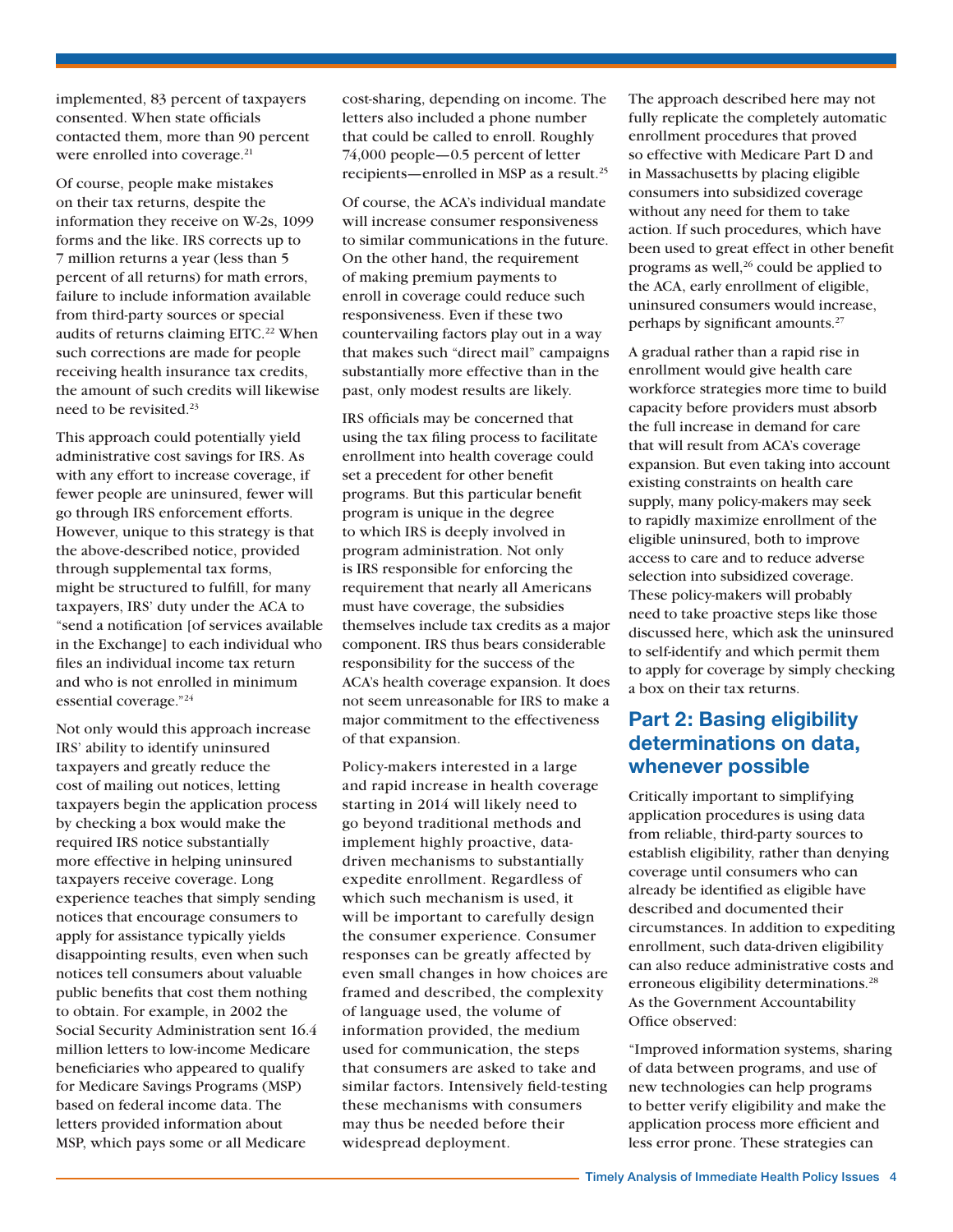improve integrity not only by preventing outright abuse of programs, but also by reducing chances for client or caseworker error or misunderstanding. They can also help programs reach out to populations who may face barriers.["29](#page-9-3)

ACA  $$1413(c)(3)(A)(ii)$  thus requires that, "to the maximum extent practicable," all subsidy programs, including Medicaid, must "determine… eligibility on the basis of reliable, third party data, including information" from tax records, quarterly earnings and new hires' reports, other public benefit programs and so forth[.30](#page-9-4)

For people to qualify for assistance on the basis of reliable data, the definition of eligibility must match available data. Otherwise, consumers need to provide documentation that supplements the data, which complicates the application process and may prevent some eligible individuals from enrolling. Recent federal reforms that achieved high participation rates thus involved eligibility definitions that precisely matched available data, such as Low-Income Subsidies for Medicare Part D, described earlier, for which receipt of Medicaid or Supplemental Security Income in the prior calendar year automatically qualifies beneficiaries for assistance in the current year; and Medicare Part B premium subsidies, which are means-tested based on beneficiaries' federal income tax returns two years in the past.<sup>31</sup>

Consistent with this approach, the ACA structures tax credits and out-of-pocket cost-sharing subsidies in the exchange so eligibility is based on available data. Income-eligibility is defined in terms of modified adjusted gross income (MAGI). Prior-year income tax records establish eligibility for advance payment of tax credits and cost-sharing subsidies in the exchange unless consumers come forward to demonstrate changed circumstances.<sup>32</sup>

With Medicaid, data-based eligibility rules and procedures are no less important. If local social service offices must use traditional, labor-intensive methods to process the enormous

volume of Medicaid applications that they may face under the ACA, state administrative costs could become unsustainable, and Medicaid enrollment is likely to lag. Finding that many of the states with a particularly large percentage of uninsured who will qualify for Medicaid under the ACA have historically enrolled a relatively small proportion of their Medicaideligible residents, Sommers and Epstein concluded that, without "a fundamental shift" in how Medicaid processes applications and determines eligibility, Medicaid will fall far short of the participation levels projected by CBO.<sup>33</sup>

Serious inequity could result if only Medicaid—and not subsidized coverage in the exchange—is denied until applicants estimate and document current income levels using traditional methods, which include providing pay stubs and employer affidavits. In effect, such a bifurcated system would create an information superhighway for somewhat higher income people seeking tax credits, while the lowestincome uninsured remain relegated to ox carts and muddy cow paths when they apply for help.

ACA appears, at first glance, to limit the use of data in qualifying the uninsured for Medicaid. ACA provides that, while MAGI will govern Medicaid's future eligibility determinations, MAGI "shall not be construed as affecting or limiting the application of the requirement… to determine an individual's income as of the point in time at which an application for medical assistance… is processed."[34](#page-9-8)

Read carefully, this section does not impose any new requirements to base Medicaid eligibility on point-in-time information. Rather, it states that MAGI does not override whatever requirements about timeliness of income information existed under earlier Medicaid law. These preexisting requirements are consistent with using information about the recent past to determine current income. For example, with SSI-linked Medicaid, current selfemployment income is calculated based on the previous year's tax records,

which, depending on household circumstances, may or may not need to be supplemented with information about more recent profit and loss[.35](#page-9-9)

HHS is responsible for interpreting this "point-in-time" section consistently with the numerous other ACA provisions that require data-based, streamlined eligibility determinations for all subsidy programs,[36](#page-9-10) including Medicaid. To discharge this responsibility, HHS could make clear that *the "point-in-time" language in ACA permits the use of data to establish Medicaid eligibility when such data are sufficiently recent to show consumers' current eligibility*. If available data show a reasonable certainty of qualifying for assistance[,37](#page-9-11) Medicaid eligibility would automatically be established unless there is good reason to believe that the data are mistaken, incomplete or outdated. For example, consistent with the longstanding practice of some Medicaid programs, one year's tax returns could establish incomeeligibility during the first three calendar months of the following year[.38](#page-10-0) After those first few months, current income levels could often (but not always)[39](#page-10-1) be determined with more recent records, including both public and private sources of information about earnings and new hires. And if recent information shows income substantially below the maximum threshold of Medicaid income eligibility, eligibility might be established without demanding the prior presentation of pay stubs and employer affidavits.

When available data show eligibility for subsidies in the exchange, rather than more generous Medicaid benefits, applicants could receive a notice indicating that, if household circumstances have worsened since the period covered by the data, providing more recent information may result in additional assistance. *"Point-intime" income documentation would thus be a method for establishing Medicaid eligibility when other approaches fail,* rather than a procedural requirement applicable even when such documentation would add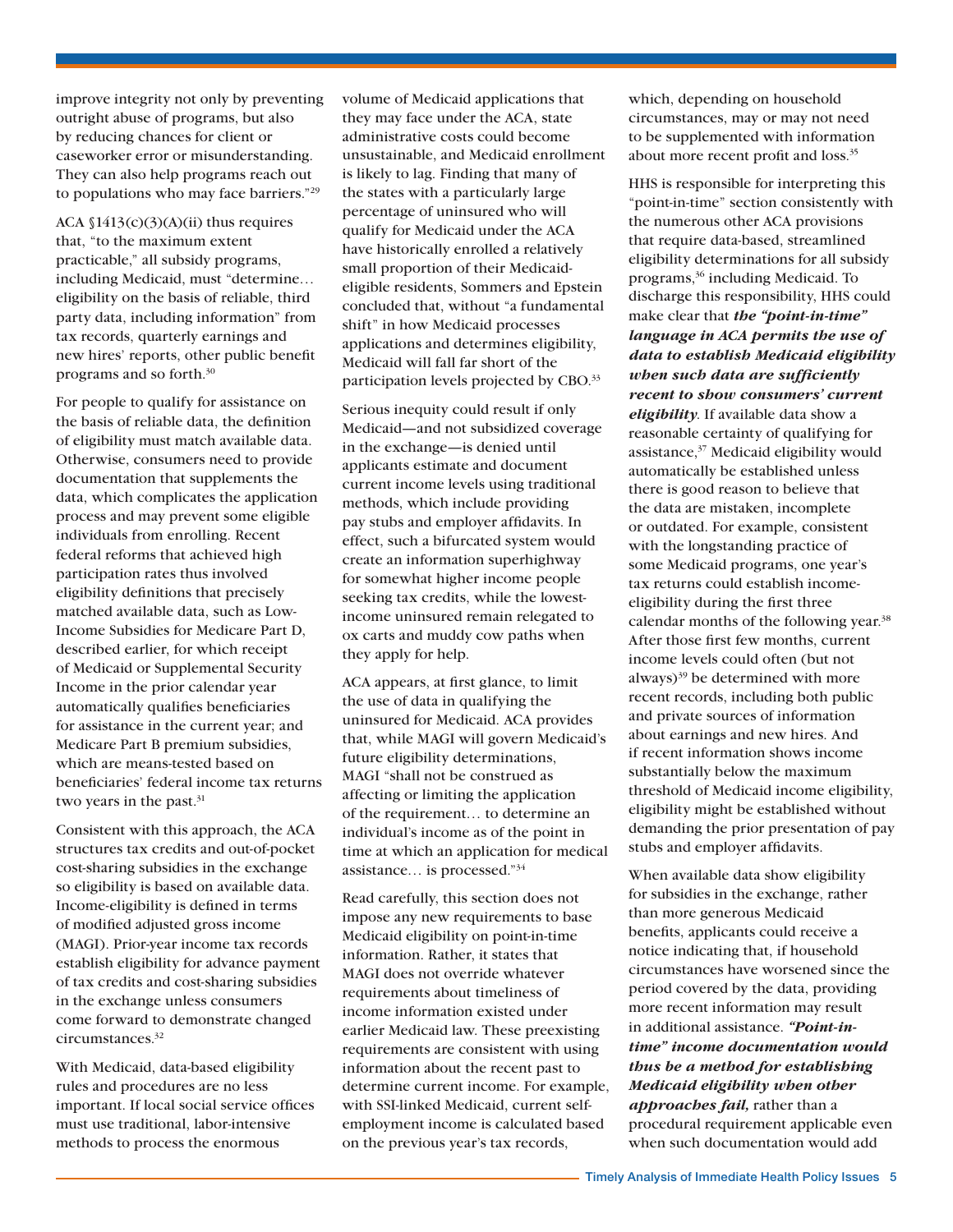little or no value to the accuracy of eligibility determination.

For Medicaid, CHIP and subsidies in the exchange, data will frequently show whether applicants meet eligibility requirements other than income. Citizenship can often be documented by a data match with records from the Social Security Administration (SSA), which will not issue a Social Security card to adults unless they prove citizenship or authorization to work in the United States.<sup>40</sup> Satisfactory immigration status can frequently be demonstrated by Department of Homeland Security records (and perhaps SSA records as well, for immigrants who received a Social Security number based on an SSA determination of legal permanent residence).<sup>41</sup> Even a lack of access to affordable ESI might be shown for many uninsured consumers through the data that employers and insurers will be required to report to IRS under the ACA.<sup>42</sup>

Of course, for numerous consumers, data will not suffice to establish eligibility. In such cases, applicants may need to furnish documentation that requires manual processing. This is one of many reasons why individual consumer assistance will likely be an integral part of any effective program to maximize enrollment of eligible individuals into subsidized coverage, as discussed in the next section. It is also a reason why, under the approach described in the previous section of this paper, consumers beginning the enrollment process by checking a box on their tax returns would be asked for contact information. This would let application assisters follow-up by obtaining needed documentation or answers to unresolved questions. But if federal officials wish to maximize participation among eligible individuals during the early years of full ACA implementation, they may need to be mindful of ACA's command that "to the maximum extent practicable" Medicaid, CHIP and the exchange must "establish, verify and update eligibility using … data matching.["43](#page-10-5)

### **Part 3: Partnering with states to help consumers receive hands-on assistance**

Many types of consumer assistance will be important to the effective operation of the ACA. As noted earlier, Massachusetts' 2006 reforms successfully enrolled most eligible individuals. One key strategy involved funding community-based organizations and giving providers financial incentives to work with consumers and fill out applications. Among all successful subsidy applications, 60 percent were thus completed, not by consumers themselves, but by community organizations and health care providers submitting applications on the consumers' behalf via the state's on-line "virtual gateway.["44](#page-10-6)

Other states have likewise found that consumer assistance increases enrollment in health programs.<sup>45</sup> This is consistent with research showing, with both health coverage and other benefits, that providing enrollment assistance can have a dramatic impact on participation that cannot be duplicated by simply providing consumers with information and asking them to take action on their own. $46$ 

#### *Even with data playing a central role verifying and establishing eligibility, individual consumer assistance will be needed to maximize coverage for the uninsured who qualify for help, including the many for whom data will not fully establish eligibility.*

Enrollment assistance is one of the functions served by exchange Navigator programs[.47](#page-10-9) However, ACA does not fund Navigators until 2015, when they will be supported through the same funding stream that the state uses to pay other administrative costs of the exchange. Before then, federal grants finance exchanges, but ACA forbids such grants from paying for Navigator services.<sup>48</sup>

To fill some of this gap, federal grants fund exchange call centers, which can be tasked to complete application forms and help with plan selection, thus fulfilling many important Navigator functions. For example, call centers could reach out to uninsured consumers who provide contact information on the IRS forms described in the first section of this report; the centers could then (a) obtain any additional information needed to qualify these consumers for assistance, and (b) help them choose a health plan.

Of course, consumers may not know whether they qualify for Medicaid or subsidies in the exchange. Indeed, much of ACA's architecture, with a single application form serving all programs and seamless "behind the scenes" processing of applications, seeks to eliminate any need for consumers to sort themselves among programs. Consistent with that basic approach, federal policy-makers could encourage each state to combine Exchange, CHIP and Medicaid administrative dollars to fund a single, integrated system of consumer assistance (potentially with private support helping states pay their share of Medicaid administrative costs).<sup>49</sup> Establishing an adequately resourced, well-trained network of trusted community organizations and exchange call centers to help consumers navigate through what many will find to be a confusing new world will likely be an important part of maximizing eligible individuals' coverage.

#### **Part 4: Consumer-friendly enrollment systems**

Considerable research establishes that, for public and private benefit programs, more people join when less work is required to enroll[.50](#page-11-2) Recognizing this common-sense insight, the ACA asks HHS to develop a single application form for all subsidy programs that is as simple as possible and that requests the minimum information needed to determine eligibility[.51](#page-11-3)

Such a simple, streamlined form is just the starting point in removing needless paperwork from the application process. In each state, the following procedure could establish eligibility for Medicaid, CHIP and subsidies in the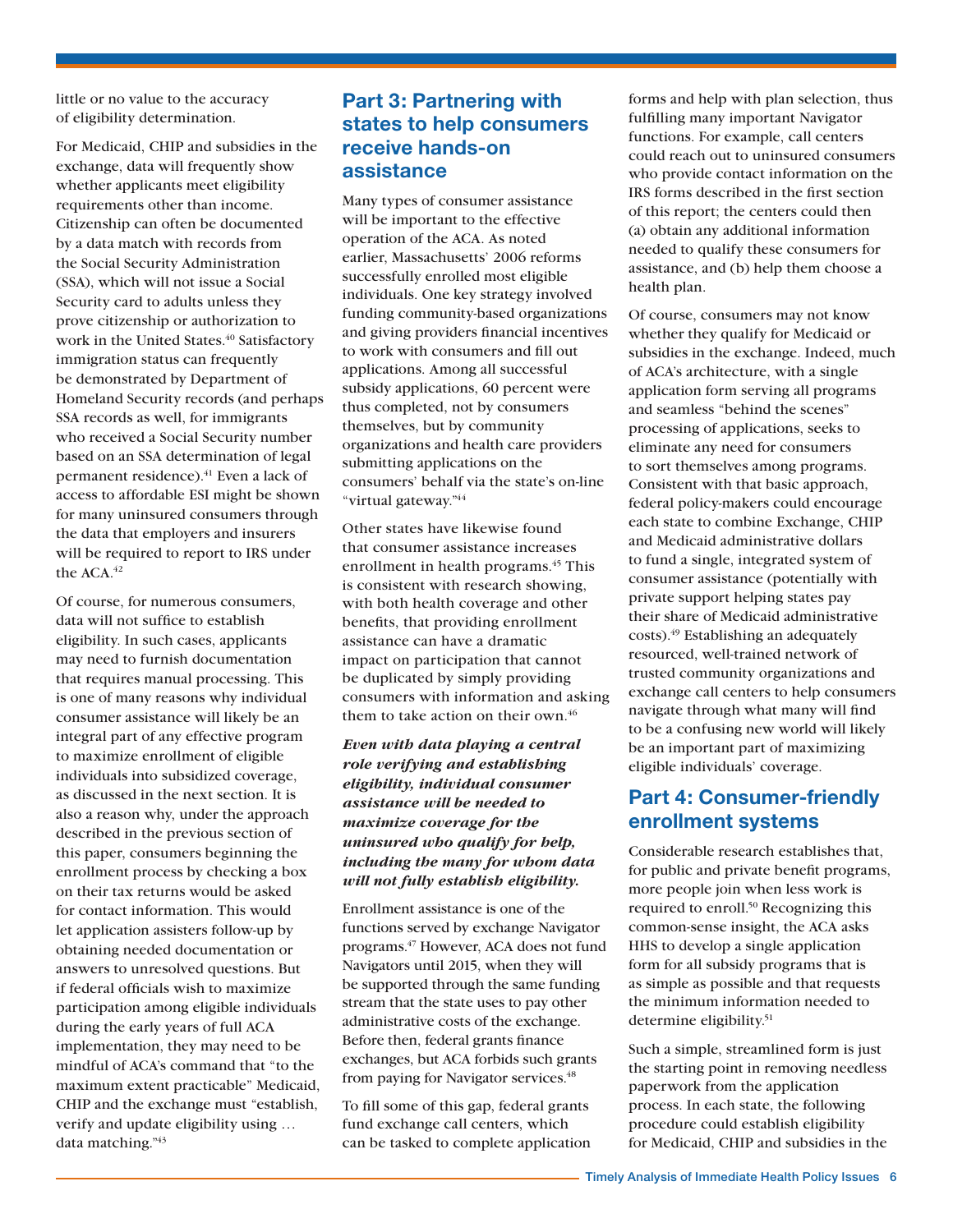exchange based on available data while making adjustments to reflect changes in household circumstances since the period covered by such data:

- 1. A consumer can begin the application process by (1) providing identifying information, such as name, Social Security number, address and date-of-birth; and (2) asking for government records to be used to see whether the consumer qualifies for help.
- 2. Whether through such consent to disclosure or by describing household circumstances on a traditional form, when a consumer applies for subsidies, all relevant data, including federal income tax information and more recent records of quarterly earnings and new hires, are gathered, compiled into a user-friendly report and presented to the consumer for confirmation.<sup>52</sup> The consumer is informed that eligibility will be established based on the presented information unless the consumer makes a correction. If the consumer fails to act—for example, if the consumer did not apply on-line but instead requested coverage on his or her tax form, so the report needed to be mailed eligibility is established based on the data match. The "default" in case of inaction is thus coverage, rather than continuing uninsurance.<sup>53</sup>
- 3. If the most recent available data, as potentially modified by the applicant, establish eligibility for assistance, the individual receives aid accordingly, whether through Medicaid, CHIP or subsidies in the exchange.
- 4. When a consumer qualifies for tax credits in the exchange, he or she is informed that, if income has fallen since the period covered by available data, the consumer may be able to obtain additional help (including through Medicaid) by filing a supplemental application demonstrating changed circumstances. A similar policy already applies to Medicaid and CHIP under Express Lane Eligibility when

states use prior-year income tax data to qualify children for assistance.<sup>54</sup>

- 5. If available data are not sufficient to determine eligibility, the applicant is asked to answer the questions left open by the available data.
- 6. If available data show apparent ineligibility, the applicant receives notice and an opportunity to appeal, as provided in ACA §1411(f).

Already, Wisconsin is establishing an online system through which a consumer can provide identifying information, see a "read-out" of household circumstances shown by available data, and obtain an eligibility determination by confirming the data's continuing accuracy or making necessary modifications.<sup>55</sup> HHS has made clear that such realtime eligibility determinations must be standard operating procedure in states that use newly available enhanced federal funds to upgrade information technology systems needed for the datadriven eligibility contemplated by ACA[.56](#page-11-8)

Of course, it will be necessary but not sufficient to streamline the process of qualifying for subsidies, since individuals found eligible for tax credits will remain uninsured until they enroll in a health plan offered through the exchange. With Medicaid and CHIP as well, most beneficiaries receive coverage through private health plans contracting with the state.

If a consumer qualifies for subsidies but fails to choose a plan, gaps in coverage can result, as illustrated by a recent study comparing Medicaid enrollment in California counties with and without health plan choices. In counties with just a single Medicaid plan, more than 95 percent of applicants received coverage during their first month of eligibility. In the counties where consumers needed to choose a health plan, fewer than 1 percent enrolled in their first month, only half were enrolled after 3 months, and 1 in 6 (15- 17 percent) were still not enrolled fully 7 months after establishing eligibility. In counties with health plan choices, beneficiaries were significantly more likely to be hospitalized for conditions

that can often be prevented by outpatient care.<sup>57</sup>

To avoid these problems, Medicaid and CHIP programs typically counsel consumers (either directly or through contractors) to help them select health plans. A similar function will be performed by the exchange, using Navigators or call center staff. But many Medicaid programs also apply routines through which, after their eligibility is established, consumers have a defined period of time in which to choose a plan. If they fail to do so, a plan is chosen for them. If a similar "default plan" mechanism applied to subsidized coverage in the exchange, fewer consumers might fall between the cracks and remain uninsured after eligibility determination[.58](#page-11-10)

However, unlike most Medicaid and CHIP coverage, subsidized plans in the exchange will charge premiums, which some default enrollees may not pay. Such non-payment could generate needless administrative costs for insurers and damage consumers' credit ratings. To prevent these results, policymakers could specify that, with default enrollment in the exchange (a) coverage does not begin until the first month's premium has been paid; and (b) to avoid adverse selection, such premium payment must be received within a specified interval or the consumer loses the right to join the plan until the next open enrollment period.

While many policy-makers might view default enrollment as better than going without coverage, consumers are presumably more likely to receive the kind of coverage that meets their needs if they select a plan. On the other hand, long experience teaches that many consumers can be confused and overwhelmed by the need to make health plan choices, even when individual consumer assistance is offered[.59](#page-11-11) Inability to synthesize available information and identify one alternative as clearly preferred can cause procrastination or a failure to make a decision, as explained by Hanoch and Rice's analysis of the literature: "one of the primary sources of decision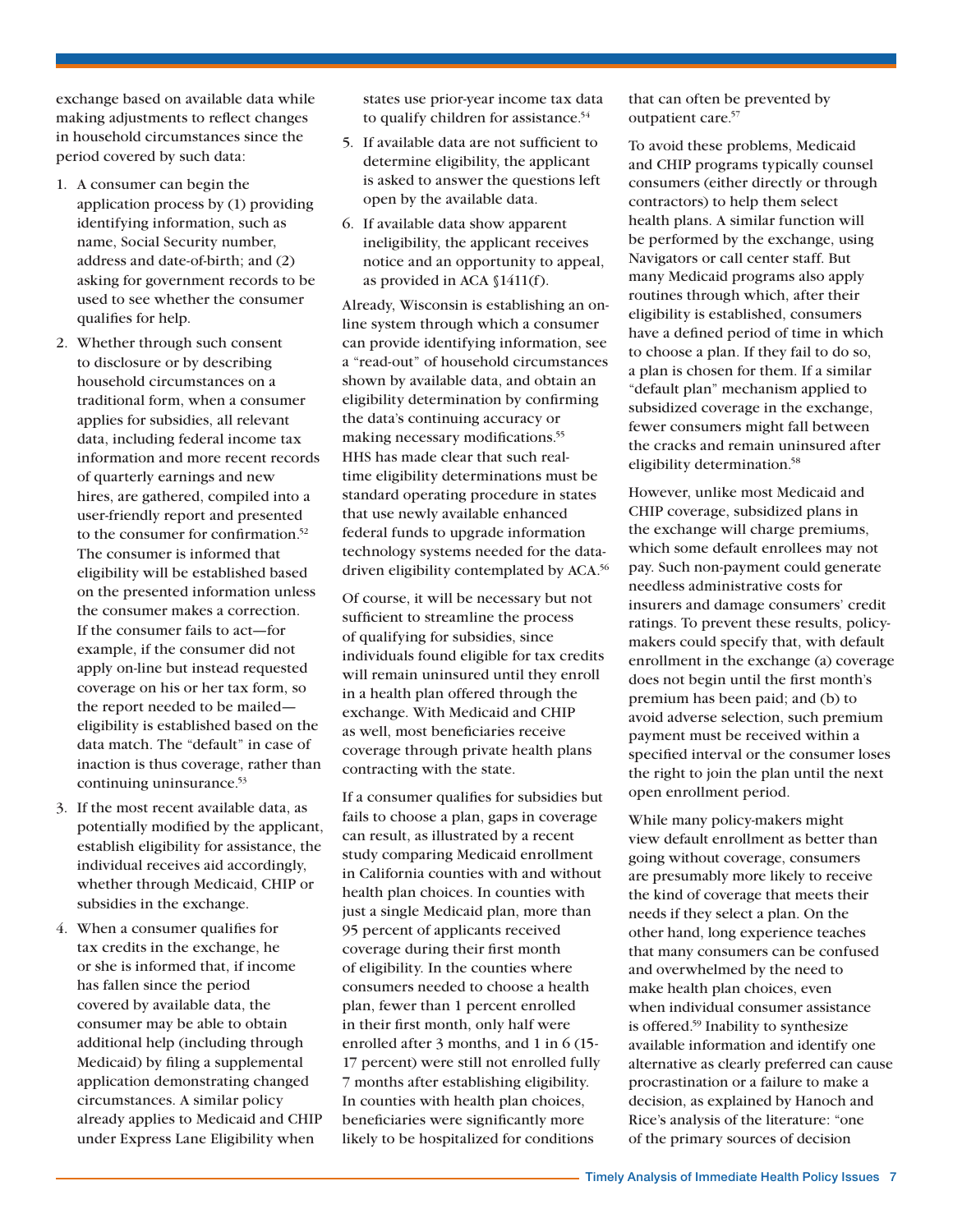conflict arises when people are faced with competing alternatives and feel incapable of trading one option for another and in which no option stands out…. [R]ather than risking the potential regret associated with choosing the less than optimal choice, decision makers instead respond to their preference uncertainty by either delaying or opting out of choosing entirely.["60](#page-11-12)

One approach worth considering would give consumers the option to ask the exchange to select an appropriate plan based on key facts volunteered by the consumer, such as the family's address, doctor, any prescription drugs that are regularly used, etc.<sup>61</sup> This would be analogous to the increasingly widespread practice, with retirement savings, of giving workers the option, rather than to allocate contributions across specified investment vehicles, to simply state the anticipated date of retirement and have the retirement fund automatically balance and re-balance investments over time to achieve good results by the worker's specified "target date.["62](#page-11-14) The exchange, along with Medicaid and CHIP, could likewise permit consumers to ask the state to pick a plan, based on key information provided by the consumer. Some people who would otherwise delay or avoid choosing a health plan might welcome this option as meeting their needs more effectively than default enrollment into a randomly chosen plan.<sup>63</sup>

#### **Part 5: Effective interagency coordination**

At the federal level, much of the work described above requires the cooperation of multiple agencies, including the following:

- • Within HHS—
	- » CMS's Center for Medicaid, CHIP and Survey & Certification;
	- » CMS's Center for Consumer Information and Insurance

Oversight, which is responsible for exchanges;

- » The Office of General Counsel;
- » The Office of Child Support Enforcement, which administers the National Directory of New Hires, which is an important source of information about recent employment earnings;<sup>[64](#page-11-16)</sup>
- » The National Coordinator for Health IT, which has been developing policy and procedures for datadriven eligibility determinations;
- » The Office of the Secretary;
- The Social Security Administration, which will need to provide eligibility-related information about citizenship, income and potentially immigration status;
- The IRS, which will administer tax credits, enforce the individual coverage requirement, provide eligibility-related data about income and employer-sponsored insurance to exchanges and to state health coverage programs, and conduct outreach to uninsured taxpayers;
- The Treasury Department, which plays a key role establishing tax policy;
- Agencies that administer other need-based programs, such as the U.S. Department of Agriculture's Supplemental Nutrition Assistance Program (SNAP, formerly known as "Food Stamps"), which could potentially provide data that establish and verify eligibility for subsidized health coverage;<sup>65</sup> and
- The Office of Management and Budget, which must approve all regulations before promulgation.

The effective collaboration of these diverse offices could be facilitated by a national coordinator for enrollment and retention. Enrollment-related tasks could easily lose out to the many other priorities competing for attention, and productive synergies between diverse

parts of the government could fall by the wayside, unless a specific entity within the federal government coordinates the interagency effort to maximize participation by the eligible uninsured.

One possible approach is suggested by the example of intellectual property enforcement, which is addressed by eight different federal agencies. Legislative efforts to help these agencies work together included establishment of a coordinating council in 1999; creating an office of coordinator, located in the Department of Commerce, in 2006; and moving the coordinator into the White House beginning in December 2009, supported by a new interagency advisory committee charged with working with the coordinator to craft a government-wide strategic plan for intellectual property enforcement.<sup>[66](#page-11-18)</sup> Whether the identical or a modified approach to interagency coordination applies to enrolling the eligible uninsured under the ACA, these efforts are more likely to succeed if one national entity has lead responsibility to help relevant federal agencies work together in taking effective action to help eligible consumers receive coverage.

#### **Conclusion**

One of the core goals of the ACA is providing health coverage to more than 30 million uninsured Americans. Unless federal policy-makers engage in a proactive, multifaceted effort to maximize participation by consumers who qualify for help, the legislation could easily fall short of its goals. But if the country's leaders effectively use the ACA's 21st-century tools to qualify eligible people for help, along with timetested methods for helping consumers navigate what can seem like a confusing and complicated system of enrollment and retention, policy-makers may be able to reach the legislation's ambitious coverage objectives while lowering administrative costs and reducing eligibility errors.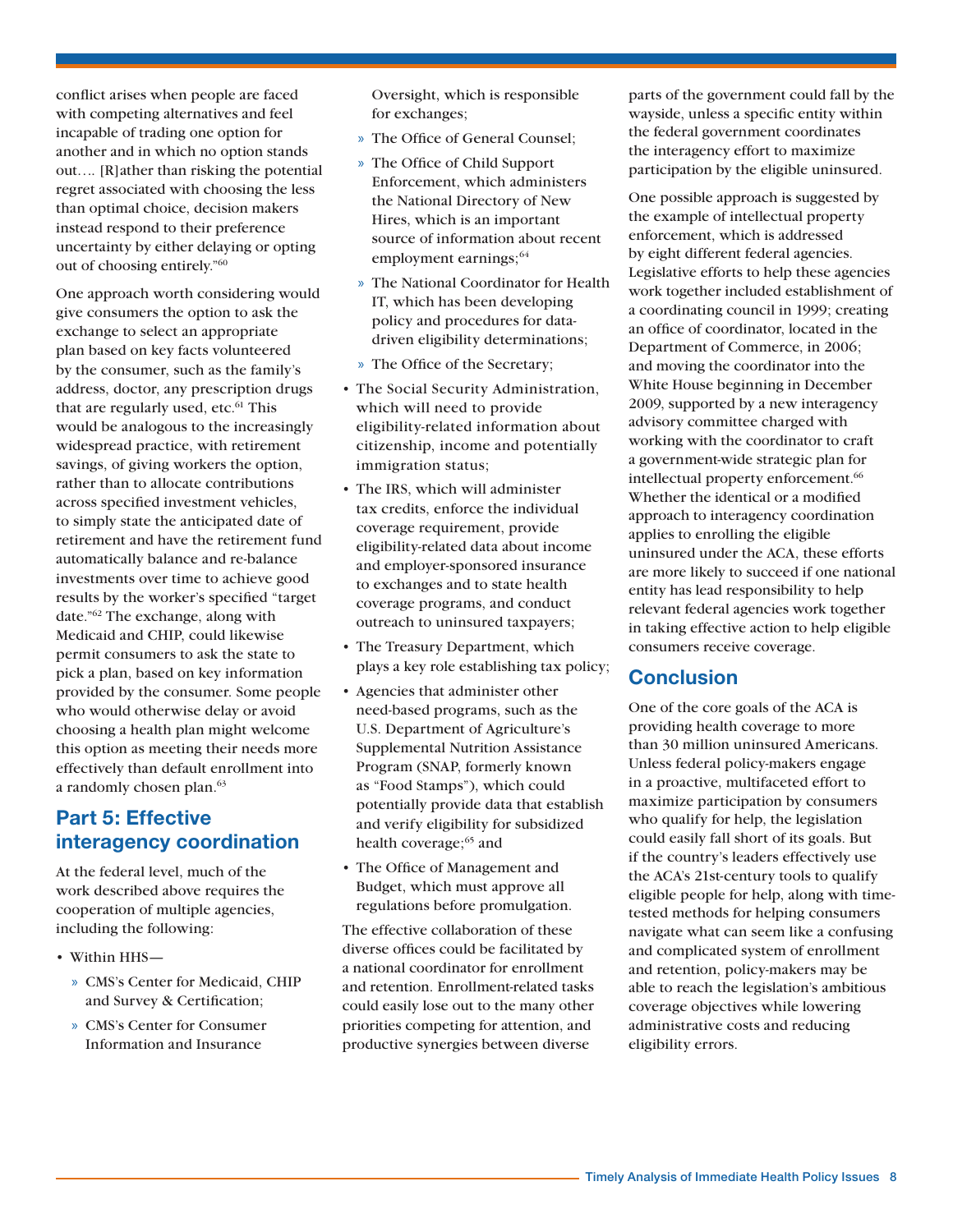#### **Notes**

- <span id="page-8-0"></span><sup>1</sup> CBO, *Estimate of the direct spending and revenue effects of an amendment in the nature of a substitute to H.R. 4872*, the Reconciliation Act of 2010, March 20, 2010.
- <span id="page-8-1"></span><sup>2</sup> Government Accountability Office, *GAO Proactive Testing of ARRA Tax Credits for COBRA Premium Payments*, GAO-10-804R, June 14, 2010 [http://www.gao.gov/new.items/](http://www.gao.gov/new.items/d10804r.pdf) [d10804r.pdf](http://www.gao.gov/new.items/d10804r.pdf); U.S. Department of the Treasury, *Interim Report to The Congress on COBRA Premium Assistance,* June 2010; Congressional Budget Office, *Conference agreement for H.R. 1, the American Recovery and Reinvestment Act of 2009,* (table entry "Title III - Health Insurance Assistance"), February 13, 2009, [http://www.cbo.gov/ftpdocs/99xx/](http://www.cbo.gov/ftpdocs/99xx/doc9989/hr1conference.pdf) [doc9989/hr1conference.pdf;](http://www.cbo.gov/ftpdocs/99xx/doc9989/hr1conference.pdf) Joint Committee on Taxation, *Estimated Budget Effects of the Revenue Provisions Contained in the Conference Agreement for H.R. 1, the "American Recovery and Reinvestment Tax Act of 2009,"* JCX-19-09, February 12, 2009, [http://www.jct.gov/x-19-09.pdf.](http://www.jct.gov/x-19-09.pdf)
- <span id="page-8-2"></span><sup>3</sup> HCTC also helped early retirees receiving pensions from the Pension Benefit Guaranty Corporation. Stan Dorn, *Health Coverage Tax Credits: A Small Program Offering Large Policy Lessons,* prepared by the Urban Institute for the Robert Wood Johnson Foundation, February 2008.
- <span id="page-8-3"></span>As with tax credits under the ACA, the Congressional Joint Tax Committee developed cost and coverage estimates, which CBO incorporated into its "score." Stan Dorn, *Health Coverage Tax Credits: Examples of Success in a Program with Low Enrollment,* prepared by the Urban Institute for The Commonwealth Fund, December 1, 2006, [http://www.urban.org/](http://www.urban.org/UploadedPDF/411390_Take-Up_of_Health.pdf) [UploadedPDF/411390\\_Take-Up\\_of\\_Health.pdf.](http://www.urban.org/UploadedPDF/411390_Take-Up_of_Health.pdf)
- <span id="page-8-4"></span><sup>5</sup> D. Michael Frink and George M. Linge, "Maine's Dirigo Health Reform Act - Is it Working?" *FORC Quarterly Journal of Insurance Law and Regulation*, vol. XV, Edition VII, Summer 2006, [http://www.curtisthaxter.com/pub.php?id=11;](http://www.curtisthaxter.com/pub.php?id=11) Debra Lipson, James Verdier, Lynn Quincy, Robert Hurley, Elizabeth Seif, Shanna Shulman, and Matt Sloan, *Leading The Way? Maine's Initial Experience in Expanding Coverage through Dirigo Health Reforms*, Final Report, prepared by Mathematica Policy Research, Inc., for the Robert Wood Johnson Foundation and the Commonwealth Fund, November 2007, [http://www.mathematica-mpr.com/](http://www.mathematica-mpr.com/publications/PDFs/Dirigofinalrpt.pdf) [publications/PDFs/Dirigofinalrpt.pdf](http://www.mathematica-mpr.com/publications/PDFs/Dirigofinalrpt.pdf).
- <span id="page-8-5"></span><sup>6</sup> E.g., Alice Weiss and Laura Grossman, *Paving an Enrollment Superhighway: Bridging State Gaps Between 2014 and Today*, prepared by the National Academy for State Health Policy for the California HealthCare Foundation, March 2011.
- <span id="page-8-6"></span><sup>7</sup> Stan Dorn, *Automatic Enrollment Strategies: Helping State Coverage Expansion Achieve Its Goals,* prepared by the Urban Institute for the State Coverage Initiatives Program of AcademyHealth, supported by the Robert Wood Johnson Foundation, August 2007.
- <span id="page-8-7"></span><sup>8</sup> Author's calculations, Center for Medicare and Medicaid Services, *LIS-Eligible Medicare Beneficiaries with Drug Coverage, As of February 1, 2009,* February 20, 2009.
- <span id="page-8-8"></span><sup>9</sup> E.g., Sharon K. Long and Paul B. Masi, "Access And Affordability: An Update On Health Reform In Massachusetts, Fall 2008," *Health Affairs*,

Web Exclusive, May 28, 2009: w578-w587; Sharon K. Long and Karen Stockley, "Sustaining Health Reform in a Recession: An Update on Massachusetts as of Fall 2009," *Health Affairs* June 2010; 29(6): 1234-1241.

- <span id="page-8-9"></span><sup>10</sup> For more information about this and other innovative policies that led to high participation levels, see Stan Dorn, Ian Hill, and Sara Hogan, *The Secrets of Massachusetts' Success: Why 97 Percent of State Residents Have Health Coverage*, prepared by the Urban Institute for the Robert Wood Johnson Foundation and the State Health Access Reform Evaluation, November 2009.
- <span id="page-8-10"></span><sup>11</sup> Genevieve M. Kenney, Victoria Lynch, Allison Cook, and Samantha Phong, "Who And Where Are The Children Yet To Enroll In Medicaid And The Children's Health Insurance Program?" *Health Affairs* October 2010; 29(10): 1920- 1929.
- <span id="page-8-11"></span><sup>12</sup> Thomas M. Selden, Julie L. Hudson, and Jessica S. Banthin, "Tracking Changes In Eligibility And Coverage Among Children, 1996–2002," *Health Affairs*, September/October 2004; 23(5): 39-50.
- <span id="page-8-12"></span><sup>13</sup> Elicia Herz and Evelyne Parizek Baumrucker, *Reaching Low-Income, Uninsured Children: Are Medicaid and SCHIP Doing the Job?* Congressional Research Service, Updated January 8, 2001, [http://www.policyarchive.org/](http://www.policyarchive.org/handle/10207/bitstreams/1043.pdf) [handle/10207/bitstreams/1043.pdf](http://www.policyarchive.org/handle/10207/bitstreams/1043.pdf).
- <span id="page-8-13"></span> $14$  ACA  $1411(c)(4)(B)$ . Such a system must be consistent with Internal Revenue Code Section 6103, which defines the circumstances under which the IRS can share tax return information.
- <span id="page-8-14"></span><sup>15</sup> ACA §1413(c)(2)(B)(ii)(II).
- <span id="page-8-19"></span><sup>16</sup> See Stan Dorn, *Applying 21st-Century Eligibility and Enrollment Methods to National Health Care Reform,* prepared by the Urban Institute for the Pharmaceutical Research and Manufacturers of America, December 2009; Stan Dorn, Bowen Garrett, Cynthia Perry, Lisa Clemans-Cope, Aaron Lucas, *Nine in Ten: Using the Tax System to Enroll Eligible, Uninsured Children into Medicaid and SCHIP,* prepared by the Urban Institute for First Focus, February 2009.
- <span id="page-8-15"></span><sup>17</sup> Using tax returns as launching pads for enrollment into subsidized coverage is consistent with ACA enrollment periods. During 2014, when this tax return strategy is likely to make its biggest dent in the number of uninsured, ACA permits an extended enrollment period. This could easily run through April 15, 2014, in time for most uninsured tax filers to seek subsidized coverage. After 2014, open enrollment could potentially include the first month or two of the calendar year. And even after open enrollment ends during a year, returns will identify some uninsured who can be enrolled immediately into coverage, including those who qualify for Medicaid and CHIP, which can begin at any time, as well as taxpayers who lost coverage in response to life events that trigger a special enrollment period inside the exchange.
- <span id="page-8-16"></span><sup>18</sup> While this requirement asks taxpayers to identify their uninsured family members, it leaves them free to decide whether or not to authorize the use of their tax return to start an application for assistance. If the form described in the text is optional rather than required, many fewer taxpayers will complete it. However, an optional form might be widely used if IRS made a small payment to tax preparers for each uninsured client

who completes the form. Such payments would, in effect, share with tax preparers IRS' administrative cost savings described later in this section.

- <span id="page-8-17"></span><sup>19</sup> IRS could require paid tax preparers to have a basic familiarity with this "consent to disclosure" process along with other aspects of the ACA that may affect the preparation of federal income tax returns.
- <span id="page-8-18"></span><sup>20</sup> Internal Revenue Service, *Free Application For Federal Student Aid (FAFSA)*, June 14, 2010, [http://healthit.hhs.gov/portal/server.pt/](http://healthit.hhs.gov/portal/server.pt/gateway/PTARGS_0_12059_912224_0_0_18/6-Rushin_IRS-FASFA-06142010.pdf) [gateway/PTARGS\\_0\\_12059\\_912224\\_0\\_0\\_18/6-](http://healthit.hhs.gov/portal/server.pt/gateway/PTARGS_0_12059_912224_0_0_18/6-Rushin_IRS-FASFA-06142010.pdf) [Rushin\\_IRS-FASFA-06142010.pdf](http://healthit.hhs.gov/portal/server.pt/gateway/PTARGS_0_12059_912224_0_0_18/6-Rushin_IRS-FASFA-06142010.pdf).
- <span id="page-8-20"></span><sup>21</sup> Dorn 2006, op cit.
- <span id="page-8-21"></span><sup>22</sup> *2009 IRS Data Book*, Tables 2, 9a and 14; *2008 IRS Data Book*, Table 15. Note: for Table 15, the 2008 rather than the 2009 data book was used, because the 2009 table is atypical, as it includes the effects of the rebate recovery credit. The information in these five tables does not allow an unduplicated count, so the number in the text is an upper bound.
- <span id="page-8-22"></span><sup>23</sup> This is one of several examples when new data could flag changes in circumstances that might affect subsidy eligibility. Other examples would include reports of new hires, layoffs, or changed earnings sent to state workforce agencies or provided by private vendors. Both to ensure that those who qualify for additional assistance receive it and to prevent taxpayers from incurring year-end liability to the Internal Revenue Service based on annual income that exceeds projected levels, policy-makers could establish mechanisms through which such data (a) automatically generate notices to both consumers and the applicable subsidy programs and (b) with consumers' advance consent, trigger automatic adjustments to tax credits and cost-sharing subsidies in the exchange.

#### <span id="page-8-23"></span><sup>24</sup> ACA §1502(c).

<span id="page-8-24"></span><sup>25</sup> Government Accountability Office, *Medicare Savings Programs: Results of Social Security Administration's 2002 Outreach to Low-Income Beneficiaries*, GAO-04-363, March 2004. In the case of MSPs, sending notices increased the volume of phone calls, but few consumers managed to complete the enrollment process. More recently, the states of Iowa and New Jersey engaged in similar efforts that yielded comparable results. Taxpayers were required to indicate on state income tax returns whether their children had insurance coverage. Parents who indicated that their children were uninsured were mailed application forms for child health programs, along with information about how to apply. In Iowa, roughly 1 percent of parents returned application forms and applied for coverage. Brenda Freshour Johnston, *Reaching Uninsured Children: Iowa's Income Tax Return and CHIP Project*, prepared by the Iowa Department of Human Services for the State Health Access Reform Evaluation project of the Robert Wood Johnson Foundation, with the State Health Access Data Assistance Center serving as national program office, August 2010. New Jersey mailed out approximately 172,000 specially streamlined applications to parents with uninsured children; roughly 750 children enrolled—less than ½ of one percent of the children in families who received state mailings. John Guhl and Eliot Fishman, *New Jersey Family Care: Express Lane Eligibility,*  State Coverage Initiatives program national conference, July 2009.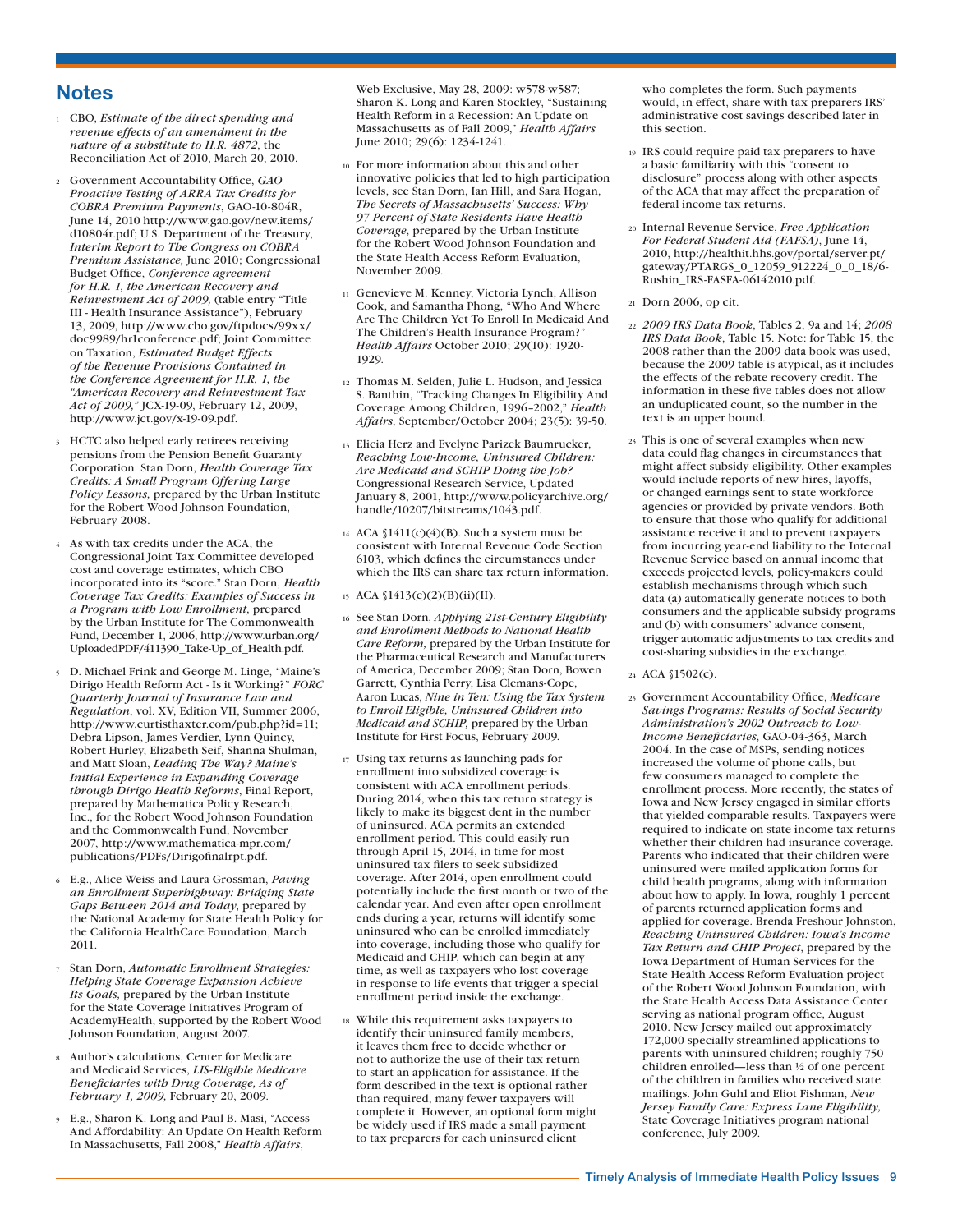- <span id="page-9-0"></span><sup>26</sup> Examples include 401(k) retirement savings plans, David Laibson, "Impatience and Savings," *National Bureau of Economic Research Reporter*, Fall 2005, pp. 6-8, John Beshears, James J. Choi, David Laibson, and Brigitte C. Madrian, *The Importance Of Default Options For Retirement Savings Outcomes: Evidence From The United States,* National Bureau of Economic Research Working Paper 12009, January 2006; automobile insurance, Johnson, E. J., Hershey, J., Meszaros, J., & Kunreuther, H., "Framing, Probability Distortions, and Insurance Decisions," *Journal of Risk and Uncertainty,* 7:35-51, 2003; and agreement to participate in on-line surveys, Eric J. Johnson, Steven Bellman, and Gerald L. Lohse, "Defaults, Framing and Privacy: Why Opting In-Opting Out," *Marketing Letters* 13(1):5–15, 2002.
- <span id="page-9-1"></span><sup>27</sup> With Medicaid, for which premiums are not charged, purely automatic enrollment may be possible under the ACA, even when coverage is furnished by managed care organizations (MCO) contracting with the state. If available data show eligibility, consumers can be given a chance to select a plan. If they fail to do so within a specified period, one can be chosen for them. Such automatic enrollment was an important feature of Massachusetts' successful use of data to provide coverage to roughly 1 in 4 formerly ineligible consumers. Dorn, Hill, and Hogan, op cit. To prevent wasteful capitated payments, a state could withhold the first such payment for a default enrollee until the consumer first uses covered services, thus giving the MCO an incentive to reach out to default enrollees and help them obtain care. Alternatively, the state could provide automatic enrollees with fee-for-service coverage, converting them into managed care only after they first seek care. A similar approach is now being used by Louisiana, in its implementation of Express Lane Eligibility. Stan Dorn, Ian Hill, and Fiona Adams, *Express Lane Eligibility in Louisiana*, prepared by the Urban Institute for the State Health Access Reform Evaluation project of the Robert Wood Johnson Foundation, with the State Health Access Data Assistance Center serving as national program office (forthcoming).
- <span id="page-9-2"></span><sup>28</sup> For examples of data-driven eligibility resulting in administrative cost savings for health coverage and other public benefits, see Andrea Cohen, Melinda Dutton, Kerry Griffin, and Gregory Woods, *Streamlining Renewal in Medicaid and SCHIP: Strategies from Other States and Lessons for New York,*  prepared by Manatt Health Solutions for the United Hospital Fund, 2008; Ruth Kennedy, "LaCHIP Outreach, Enrollment, & Retention," paper prepared for the *Winter Medicaid Administrative Management Conference* (New Orleans, LA) January 17, 2007; P. Gleason, et al., *Direct Certification in the National School Lunch Program—Impacts on Program Access and Integrity,* prepared by Mathematica Policy Research, Inc., for the U.S. Department of Agriculture (USDA), 2003, Report E-FAN-03-009; N. Cole, *Data Matching in the National School Lunch Program: 2005,* "Volume 1: Final Report," prepared by Abt Associates, Inc., for USDA, 2007, Report CN-06-DM; Food and Nutrition Service of the Minnesota Department of Children, Families and Learning, *Free and Reduced Price Meal Eligibility Cost Study*, March 2002. For examples of reduced eligibility errors, see M. Ponza, P. Gleason, L. Hulsey, and Q. Moore, NSLP/SBP *Access, Participation, Eligibility, and Certification Study: Erroneous Payments*

*in the NSLP and SB,* "Volume I: Findings, Final Report," prepared by Mathematica Policy Research, Inc., for USDA. October 2007. See also the discussion of WIC adjunctive eligibility and program integrity in Government Accountability Office, *Means-Tested Programs: Information on Program Access Can Be an Important Management Tool,* GAO-05-221, March 2005. For a GAO study concluding that categorical eligibility, which automatically grants food stamps based on data matches with TANF programs, cuts administrative costs and reduces errors, see Government Accountability Office, *Supplemental Nutrition Assistance Program: Payment Errors and Trafficking Have Declined, but Challenges Remain*, GAO-10-956T, July 28, 2010.

- <span id="page-9-3"></span><sup>29</sup> Government Accountability Office, *Means-Tested Programs: Information on Program Access Can Be an Important Management Tool*, GAO-05-221, March 2005.
- <span id="page-9-4"></span><sup>30</sup> This ACA provision cross-references the data "described in Social Security Act §§1137, 453(i), and 1942(a)." Section 1137 describes information currently accessible through the Income and Eligibility Verification System, or IEVS, including data from the IRS and the Social Security Administration (SSA); state quarterly wage records and new hires information available from State Workforce Agencies (SWA); and immigration status data available from the Department of Homeland Security through the Systematic Alien Verification for Entitlements (SAVE) Program. Section 453(i) describes the National Directory of New Hires. NDNH combines quarterly wage records and new hires data from all SWAs and the federal government. Section 1942(a) describes eligibility files maintained by public benefit programs, state income tax records, state records about private insurance coverage maintained for purposes of Medicaid Third Party Liability enforcement, and vital records data about births in any state.
- <span id="page-9-5"></span><sup>31</sup> As with Part D LIS, if a beneficiary's circumstances have worsened since the baseline tax year, he or she can file an application form qualifying for additional assistance, but if such steps are not taken, the tax data are determinative. Stimulus payments under 2008 tax legislation likewise based 2008 payments on 2007 tax data, although taxpayers could file 2009 returns documenting claims to additional sums, based on lower income in 2008 than in 2007.

Along similar lines is the President's proposal to change the eligibility rules for federally subsidized college grants and loans. The proposal would align those rules with IRS data, limiting eligibility requirements to items that can be verified based on information on income tax returns. The Council of Economic Advisers found that, in addition to increasing participation by simplifying enrollment, defining eligibility based on available data could prevent fraud, reduce eligibility errors, and retain eligibility targeted to need. Council of Economic Advisers, *Simplifying Student Aid: The Case For An Easier, Faster, And More Accurate FAFSA,* September 2009.

- <span id="page-9-6"></span><sup>32</sup> ACA §1412(b).
- <span id="page-9-7"></span><sup>33</sup> Benjamin D. Sommers and Arnold M. Epstein, "Medicaid Expansion — The Soft Underbelly of Health Care Reform?" *New England Journal of Medicine,* November 25, 2010; 363(22): 2085-2087.
- <span id="page-9-8"></span><sup>34</sup> Social Security Act §1902(e)(14)(H)(i), added by ACA §2002.
- <span id="page-9-9"></span><sup>35</sup> POMS Section SI 00820.220, *How to Verify Net Earnings from Self-Employment (NESE*). Medicaid income methodologies are based on those used by the former AFDC program or by SSI, whichever is the most closely related category of assistance.
- <span id="page-9-10"></span><sup>36</sup> Section 1413(c)(3)(A)(ii) makes clear that, whenever possible, third-party data must be used, not just to "verify" eligibility, but also to "establish" it. Further, §§1413(b)(1)(A) (iv),  $1411(c)(4)(B)$ ,  $1411(g)(1)$  require that application forms and procedures must impose on consumers the least possible burdens— a goal directly advanced by using data, rather than requiring applicants to describe household circumstances on application forms, to qualify consumers for assistance. Moreover, CMS has already made clear that ACA is subject to longstanding Medicaid requirements that eligibility methods must be "reasonable, consistent with the objectives of the Medicaid program, simple to administer, and in the best interests of the beneficiary. State Medicaid Director Letter # 10-005 (PPACA # 1), *New Option for Coverage of Individuals under Medicaid,* April 9, 2010. Finally, ACA §1104 has been described by HHS as governing, among other things, eligibility determinations for Medicaid and the Exchange. See, e.g., proposed 42 CFR 433.112(b)(12) in CMS, *Notice of Proposed Rulemaking on Federal Funding for Medicaid Eligibility Determination and Enrollment Activities,* Federal Register, November 3, 2010, available at [http://www.ofr.](http://www.ofr.gov/OFRUpload/OFRData/2010-27971_PI.pdf) [gov/OFRUpload/OFRData/2010-27971\\_PI.pdf](http://www.ofr.gov/OFRUpload/OFRData/2010-27971_PI.pdf); November 3, 2010, letter from Joel Ario and Cindy Mann to State Medicaid Directors, State Health Officials, and State Health Insurance Commissioners, *Federal Support and Standards for Medicaid and Exchange Information Technology Systems*. Section 1104 creates Social Security Act §1173(a)(4), which requires that HHS must promulgate standards that "enable determination of an individual's eligibility and financial responsibility for specific services … at the point of care," a requirement that would be impossible to meet if eligibility determination for Medicaid required a consumer's presentation of recent pay stubs or similar documents; that data-based transactions must "be comprehensive, requiring minimal augmentation by paper or other communications;" and that HHS "shall seek to reduce the number and complexity of forms (including paper and electronic forms) and data entry required by patients and providers."  $1173(a)(4)(A)(i)$  and (ii), (B).
- <span id="page-9-11"></span><sup>37</sup> This is the standard that Louisiana applies in its nationally acclaimed approach to renewing children's coverage. When available data show a reasonable certainty of continued eligibility, children's coverage is renewed automatically. If additional information is needed, families are encouraged to provide it by phone. Only if all else fails are families asked to complete forms describing current circumstances. As a result, 19 in 20 children (95.4 percent) have their eligibility continued at renewal, and fewer than 1 in 100 (0.7 percent) loses coverage for procedural reasons. Ruth Kennedy, personal communication 2010, providing state administrative data for December 2009. At the same time, federal audits found Louisiana to have an eligibility error rate of 1.54 percent far below the national average of 6.74 percent. Louisiana Department of Health and Hospitals,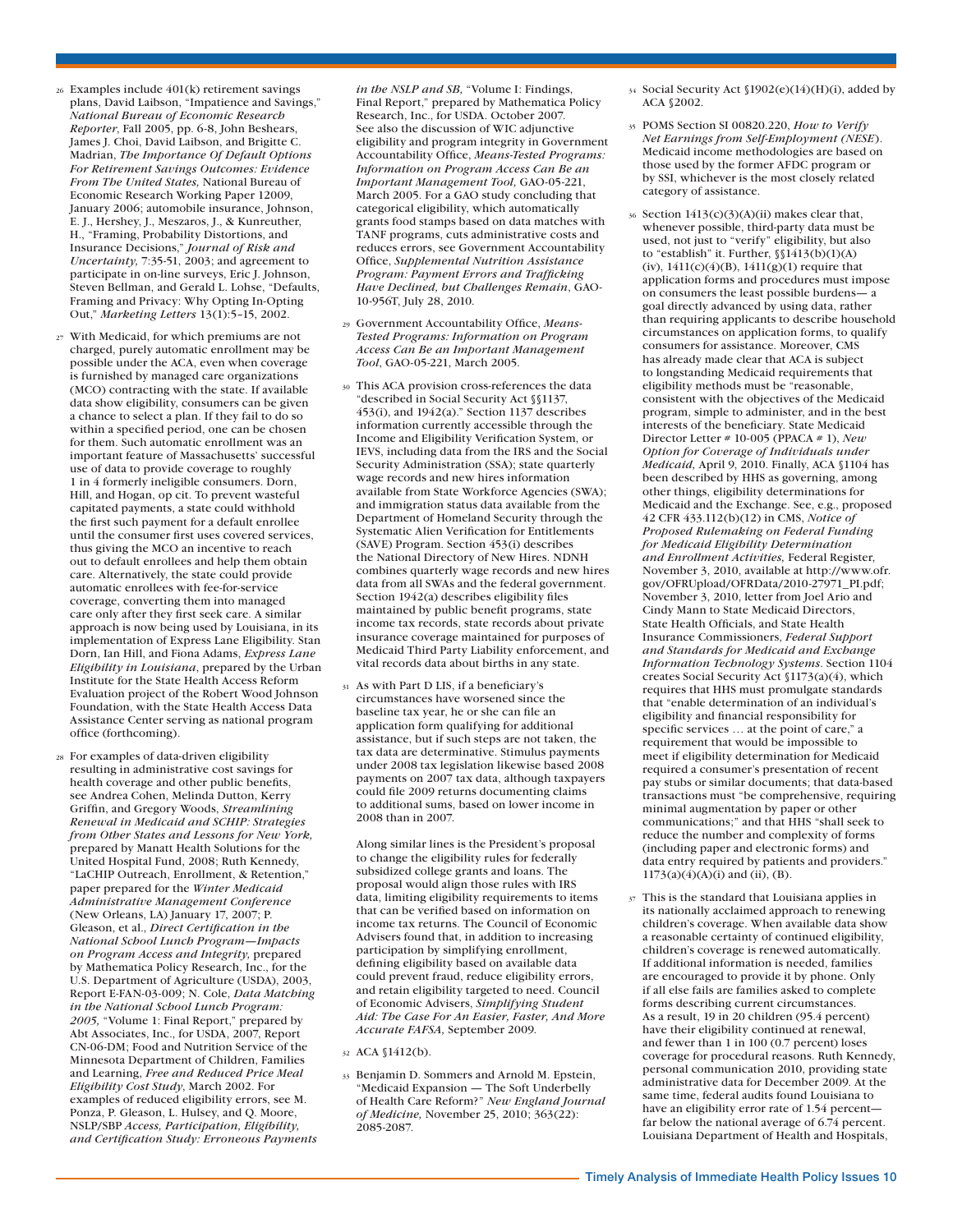*Louisiana Medicaid Recognized as a National Best Practice for Administrative Efficiency,*  November 20, 2009, [http://www.dhh.la.gov/](http://www.dhh.la.gov/news.asp?Detail=1556.) [news.asp?Detail=1556.](http://www.dhh.la.gov/news.asp?Detail=1556.)

- <span id="page-10-0"></span><sup>38</sup> Judith Arnold, personal communication.
- <span id="page-10-1"></span><sup>39</sup> In some cases, data cannot establish eligibility. As one example, independent contractor income is not included in quarterly wage reporting. If an application is filed late in the year, income tax records showing prior-year independent contractor income cannot be updated based quarterly earnings data. On the other hand, the most common sources of income fluctuation among low-income households involve changed hours of work and wage levels, which are often reflected in quarterly earnings records. C. Newman, "Income Volatility Complicates Food Assistance," *Amber Waves,* USDA Economic Research Service, September 2006, Volume 4, No. 4, pp. 16-21. In a second example, there will be cases in which eligibility cannot be immediately determined based on data because tax records are too stale to establish current income levels but subsequent earnings reports are not yet available.
- <span id="page-10-2"></span><sup>40</sup> During the first three months that states were allowed to document children's citizenship based on data matches with SSA, 24 states were testing or had adopted this option, which successfully confirmed citizenship for 94 percent of applicants. Donna Cohen Ross, *New Citizenship Documentation Option for Medicaid and CHIP is Up and Running: Data Matches with Social Security Administration Are Easing Burdens on Families and States,*  Center on Budget and Policy Priorities*,* April 20, 2010.
- <span id="page-10-3"></span><sup>41</sup> SSA data matches might be used to confirm lawful presence in the U.S. for immigrants whom SSA has already found to be legal permanent residents, for purposes of issuing a Social Security card. Before it provides a Social Security Number (SSN) to a non-citizen, SSA obtains proof from U.S. Citizenship and Immigration Services that the non-citizen "has been lawfully admitted to the United States, either for permanent residence or under authority of law permitting him or her to work in the United States." 20 C.F.R. 422.107(e)(1). Under SSA administrative guidelines, the same evidence must be presented to document status as a "Permanent Resident Alien," or PRA, as has traditionally been required to show status as a qualified alien in establishing Medicaid eligibility. See POMS Manual Sections RM 00203.410, "Evidence of Alien Status for an SSN Card for an Alien Lawfully Admitted for Permanent Residence;" RM 00202.230, "Form SS-5 - Evidence Blocks (PBC, EVI, EVA, EVC, and PRA);" and RM 00203.600, "List of Documents Establishing Lawful Alien Status for an SSN Card"). When a consumer has already provided one government agency with documents proving a key fact relevant to eligibility, it makes little sense to deny benefits until the consumer has provided a second agency with those same documents.

For many immigrants who qualify for Medicaid, CHIP, or subsidies in the exchange, SSA data will not be sufficient to establish their eligibility. Such data do not show the date on which an immigration status was granted, which is usually needed to determine Medicaid eligibility for adults (and in some states, children). Further, some legally present immigrants have not tried to obtain Social

Security cards and so would not be included in SSA records. As a final example, small differences in the spelling of a name or other factors can prevent a match with SSA records, even for immigrants who have received Social Security cards. Accordingly, more traditional verification procedures with the Department of Homeland Security will need to apply when SSA data matches do not confirm satisfactory immigration status.

- <span id="page-10-4"></span><sup>42</sup> See ACA §§1502, 1512, 1514. In addition, many states have good access to information about private insurance coverage today for purposes of enforcing Medicaid third-party liability requirements.
- <span id="page-10-5"></span><sup>43</sup> ACA §1413(c)(3)(A)(i).
- <span id="page-10-6"></span><sup>44</sup> Robin Callahan, *Transforming Enrollment Systems: Massachusetts' Experience,* National Academy for State Health Policy, Maximizing Enrollment for Kids National Briefing, December 10, 2010.
- <span id="page-10-7"></span><sup>45</sup> See, e.g., Ian Hill, Corinna Hawkes, et al., *Congressionally Mandated Evaluation of the State Children's Health Insurance Program: Final Cross-Cutting Report on the Findings from Ten State Site Visits,* prepared by the Urban Institute and Mathematica Policy Research, Inc., for the U.S. Department of Health and Human Services, Revised June 2004, [http://www.urban.org/UploadedPDF/1001343\\_](http://www.urban.org/UploadedPDF/1001343_schip.pdf) [schip.pdf;](http://www.urban.org/UploadedPDF/1001343_schip.pdf) Mireille Jacobson and Thomas C. Buchmueller, "Can Private Companies Contribute To Public Programs' Outreach Efforts? Evidence From California," *Health Affairs,* March/April 2007; 26(2): 538-548; Gerry Fairbrother, Jennifer Stuber, Melinda Dutton, Roberta Scheinmann, and Rachel Cooper, "An Examination of Enrollment of Children in Public Health Insurance in New York City Through Facilitated Enrollment," *Journal of Urban Health: Bulletin of the New York Academy of Medicine*, 81(2): 191-205, 2004; A. Aizer, "Public Health Insurance, Program Take-Up, And Child Health," *The Review of Economics and Statistics*, August 2007, Vol. 89, No. 3, pp 400–415.
- <span id="page-10-8"></span><sup>46</sup> Laura Summer and Jennifer Thompson, *Best Practices to Improve Take-Up Rates in Health Insurance Programs Final Report,* prepared by the Georgetown Health Policy Institute for the Assistant Secretary for Planning and Evaluation, U.S. Department of Health and Human Services, August 18, 2008 ; Victoria Wachino and Alice Weiss, *Maximizing Kids' Enrollment in Medicaid and SCHIP: What Works in Reaching, Enrolling and Retaining Eligible Children,* National Academy for State Health Policy, 2009. For example, a study published in Pediatrics compared the effect on low-income, Latino families in Boston of (a) standard Medicaid/CHIP outreach versus (b) intensive application assistance provided by communitybased case managers who proactively identified potentially eligible families, helped them apply for coverage, helped complete application forms, and tracked applications through to completion, intervening on behalf of lowincome families to solve problems. While the standard outreach methods enrolled 57 percent of eligible children, 96 percent of eligible children targeted by community-based case managers received coverage. Flores, G. et al. "Randomized, Controlled Trial of the Effectiveness of Community-Based Case Management in Insuring Uninsured Latino Children" *Pediatrics.* December 2005. Vol. 116, No. 6, pp. 1433-1441.

As another example, a randomized, controlled experiment examined the effect of facilitated enrollment on submission of the Free Application for Federal Student Aid (FAFSA) by certain low- and moderate-income families filing federal income tax returns with H&R Block. These were families with members between the ages of 15 and 30 who had not yet attended college. The control group was given brochures about the process of applying for student aid. With the first experimental group—the "form completion" group— H&R Block staff used tax return data and family interviews to complete the FAFSA, filing the form electronically if the family approved. The second experimental group—the "informationonly" group—received written, personalized estimates of eligibility for student aid, based on their tax returns, along with information about tuition costs at nearby colleges and encouragement to complete the application process, but H&R Block did not complete the form on behalf of consumers.

Among dependents, completing the form on behalf of the family raised the proportion submitting applications from 40.2 percent to 55.9 percent—a 40 percent relative increase and ultimately raised their likelihood of attending college by 25 to 30 percent. Among independent adults, the form completion intervention nearly tripled the likelihood of filing for student aid, raising the form submission rate from 13.8 percent to 39.5 percent. Simply furnishing information had no statistically significant effect on the likelihood of submitting applications, among either dependents or independent adults. Eric P. Bettinger, Bridget Terry Long, Philip Oreopoulos, and Lisa Sanbonmatsu, "The Role Of Simplification And Information In College Decisions: Results From The H&R Block FAFSA Experiment," *National Bureau of Economic Research Working Paper 15361* (September 2009).

<span id="page-10-9"></span><sup>47</sup> It may be important to distinguish between Navigators that facilitate individual enrollment and those that serve the small group market. Small firms could likely receive effective help from "trade, industry, and professional associations," "chambers of commerce," "resource partners of the Small Business Administration," as mentioned in ACA §1311(i) (2)(B), as well as traditional insurance brokers and agents. But with low- and moderateincome consumers seeking coverage through the exchange's individual market, "consumerfocused nonprofit groups" will probably be better positioned to guide the target group through the potentially confusing process of qualifying for assistance and enrolling into coverage. To achieve this goal efficiently, Navigator resources could thus be divided, in proportion to the anticipated enrollment in the exchange's individual and small group markets, between entities that serve low- and moderate-income individuals and those that serve small firms.

In addition, policy-makers could identify the multiple functions that Navigators need to fulfill in the individual market by looking to the experiences of states that have successfully facilitated the enrollment of low-income consumers into subsidized coverage. Massachusetts again furnishes a useful example, with a network of contracts that includes not just "street level" community groups but also "back-up" organizations that offer expertise in the rights and responsibilities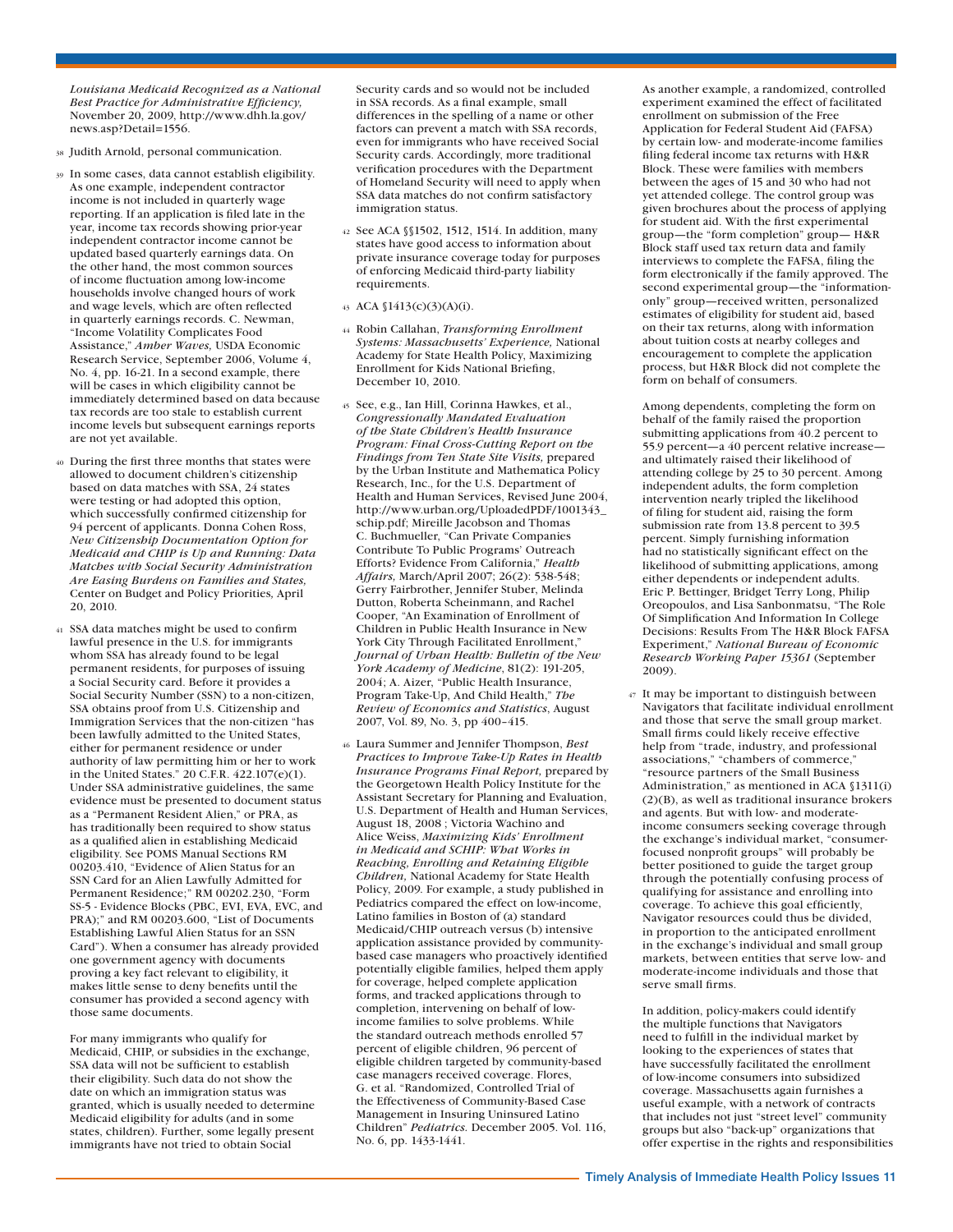of health consumers. The state provides regular briefings and updates in multiple locations, ensuring that community organizations learn about new developments and state officials hear about emerging problems. An exchange's Navigator program that serves the individual market could thus be asked to fulfill each of these functions—"hands-on" facilitated enrollment, legally sophisticated "back-up" that is independent of the state, ongoing regional training, and flagging of emerging problems to guide state policy development.

- <span id="page-11-0"></span><sup>48</sup> ACA §1311(i)(6).
- <span id="page-11-1"></span><sup>49</sup> See November 3, 2010, letter from Joel Ario and Cindy Mann to State Medicaid Directors, State Health Officials, and State Health Insurance Commissioners, *Federal Support and Standards for Medicaid and Exchange Information Technology Systems,* noting the possibility of allocating the cost of consumer assistance between Medicaid, CHIP, and administrative funding for the exchange.
- <span id="page-11-2"></span><sup>50</sup> Medicaid and CHIP programs have found that simplifying application and retention procedures can increase participation. Wachino and Weiss, op cit. For broader research outside the arena of health coverage showing the impact of structured defaults, see Laibson, op cit.; Beshears, et al., op cit; Johnson, et al., 2002, op cit,; and Johnson, et al., 2003, op cit.
- <span id="page-11-3"></span><sup>51</sup> See ACA §§1413(b)(1)(A), 1413(b)(1)(A)(iv), and 1411(g)(1).
- <span id="page-11-4"></span><sup>52</sup> Such a statement needs to be carefully constructed and field tested with consumers to ensure that the reader can easily comprehend it and decide whether changes are needed. For example, income may need to be shown in weekly or monthly amounts rather than annual numbers. If the consumer is enrolling on-line, the website could directly furnish the statement in real time. In other cases, the statement may need to be sent by mail or email.
- <span id="page-11-5"></span><sup>53</sup> Setting the default as enrollment rather than non-enrollment can greatly increase participation rates, as illustrated by the behavioral economics research cited in earlier notes, including the classic example involving 401(k) retirement accounts. When an employer establishes an account and enrolls new workers who complete forms, 33 percent participate. By contrast, when new employees are enrolled unless they complete forms opting out, enrollment reaches 90 percent. Laibson, op cit.

In terms of subsidized health coverage, a precedent comes from "administrative renewal," which the Children's Health Insurance Program Reauthorization Act of 2009 (CHIPRA) describes as providing the parent with "a pre-printed form completed by the State based on the information available to the State' along with notice that "eligibility of the child will be renewed and continued based on such information unless the State is provided other information." Social Security Act 2015(a)(4)(E) (i), added by CHIPRA §104. State officials report that this approach, one of several best practices of which a state must implement at least five to obtain performance bonuses under CHIPRA, greatly increases participation rates and lowers administrative costs without undermining program integrity. Andrea Cohen, Melinda Dutton, Kerry Griffin, and Gregory Woods, *Streamlining Renewal in Medicaid and SCHIP: Strategies from Other States and Lessons for New York,* prepared by Manatt Health

Solutions, a division of Manatt Phelps & Phillips, LLP, for the United Hospital Fund, 2008, [http://](http://www.manatthealthsolutions.com/publications/articles/Streamlining_Renewal.pdf) [www.manatthealthsolutions.com/publications/](http://www.manatthealthsolutions.com/publications/articles/Streamlining_Renewal.pdf) [articles/Streamlining\\_Renewal.pdf](http://www.manatthealthsolutions.com/publications/articles/Streamlining_Renewal.pdf).

- <span id="page-11-6"></span><sup>54</sup> If prior-year state income tax data show incomeeligibility for Medicaid, a state implementing Express Lane Eligibility provides the child with Medicaid, without requiring any more recent information. If prior-year income tax data show that the child qualifies CHIP, the child receives that subsidy as an initial matter. However, the family also receives a notice explaining how it can seek more generous Medicaid coverage by applying for subsidies using standard Medicaid procedures, which can include the use of more recent income information. See Social Security Act  $$1902(e)(13)$ , subparagraphs  $(H)$ ,  $(A)(i)$ (I) and (II), and (C)(ii)(III), added by CHIPRA  $$203(a)$ .
- <span id="page-11-7"></span><sup>55</sup> Wisconsin Office of Health Care Reform, *Test Drive the Insurance Exchange,* accessed on 3/21/2011, [http://www.healthcarereform.](http://www.healthcarereform.wisconsin.gov) [wisconsin.gov.](http://www.healthcarereform.wisconsin.gov)
- <span id="page-11-8"></span><sup>56</sup> Office of Consumer Information and Insurance Oversight and CMS, *Guidance for Exchange and Medicaid Information Technology (IT) Systems,* Version 1.0, November 3, 2010.
- <span id="page-11-9"></span><sup>57</sup> C. Millett, A. Chattopadhyay, and A. Bindman, "Unhealthy Competition: Consequences of Health Plan Choice in California Medicaid," *American Journal of Public Health,* e-published Sept. 23, 2010:e1–e6.
- <span id="page-11-10"></span><sup>58</sup> Rules that identify the plan into which a consumer is enrolled by default can fulfill multiple objectives. Most important is to provide beneficiaries with coverage likely to be in their best interests, taking into account relative premium costs, out-of-pocket costsharing, consumer address, and available information about the consumer's health care needs. But default enrollment can also be used as leverage to lower premiums in the exchange—an approach that Massachusetts successfully employed, Dorn, Hill, Hogan, op cit.—or to reward plans that meet state objectives related to quality improvement, delivery system reform, and the like.
- <span id="page-11-11"></span><sup>59</sup> For example, when Florida's Medicaid program gave beneficiaries multiple health plan options with diverse benefits, more than 40 percent did not select a plan and so had one chosen by default. Despite the availability of call centers to help consumers sort through their options, more than half found it hard to understand health plan information and hard to pick a plan, only half knew about available counseling to help with plan choices, and most did not understand even such basic facts as consumer opt-out rights or the approximate number of health plan choices. Teresa A. Coughlin, Sharon K. Long, Timothy Triplett, Samantha Artiga, Barbara Lyons, R. Paul Duncan, and Allyson G. Hall, "Florida's Medicaid Reform: Informed Consumer Choice?" *Health Affairs* 27(6): w523–w532 (published online 14 October 2008); Jessica Greene and Ellen Peters, "Medicaid Consumers and Informed Decisionmaking," *Health Care Financing Review* 30(3):25-40, Spring 2009.
- <span id="page-11-12"></span><sup>60</sup> Yaniv Hanoch and Thomas Rice, "Can Limiting Choice Increase Social Welfare? The Elderly and Health Insurance," *The Milbank Quarterly,* 84(1):37-73, 2006.
- <span id="page-11-13"></span><sup>61</sup> A similar alternative would present consumers with a small number of plans that meet the

criteria specified by consumers, such as inclusion of a particular provider or low costsharing amounts for particular prescription drugs. However, this alternative would probably be less effective in promoting enrollment since consumers would still face a choice between plans that might trigger the ambivalence and uncertainty described by Hanoch and Rice.

- <span id="page-11-14"></span> $62$  By the end of 2008, three-quarters of  $401(k)$ plans offered target-date funds as an option. Jack Van Derhei and Sarah Holden, *401(k) Plan asset Allocation, Account Balances, and Loan Activity in 2008,* the Employee Benefit Research Institute and the Investment Company Institute, October 2009.
- <span id="page-11-15"></span><sup>63</sup> Given the novelty of this approach to health plan selection, field-testing could be important to see whether, in fact, this option would be selected by many consumers.
- <span id="page-11-16"></span><sup>64</sup> Unlike state-specific new hires data bases, NDNH includes federal employment as well as reports from employers in all states. NDNH thus provides information about earnings from multi-state employers, information that such employers are required to report to only one state workforce agency and that are not typically included in other states' databases.
- <span id="page-11-17"></span><sup>65</sup> CMS could make clear that, when SNAP or another public benefit program has already found someone to have income below 138 percent of FPL, the state can automatically qualify such a person as income-eligible for Medicaid. Social Security Act §1902(e)(14) (D)(ii), added by ACA §2002(a), expressly allows this with Express Lane Eligibility (ELE) for children, but ACA also authorizes CMS to reach this result for adults through 1115 waivers. According to new Social Security Act §1902(e)(14)(D)(i)(I), MAGI does not apply to "[i]ndividuals who are eligible for medical assistance under … a waiver of the plan on a basis that does not require a determination of income by the State agency administering the State plan or waiver, including as a result of eligibility for, or receipt of, other Federal or State aid or assistance." That same authority could apply to children, if CHIPRA's authorization for states to implement ELE via State Plan Amendment expires after FY 2013.

For example, SNAP is limited to households with gross incomes at or below 133 percent FPL. In theory, different household definitions used in SNAP and the federal income tax system mean that a few SNAP recipients may have MAGI slightly above 138 percent FPL and so qualify for subsidies in the exchange rather than Medicaid. But after a family has completed the SNAP eligibility determination process and been found to qualify, the value added by requiring the family to go through a second such process seems greatly outweighed by (a) the burden imposed on the family and the resulting possibility that an eligible family will remain uninsured because it does not complete the process; and (b) the administrative costs of making a second, largely redundant eligibility determination. Accordingly, interpreting the Affordable Care Act to authorize 1115 waivers as suggested here would help accomplish the legislation's basic goals.

<span id="page-11-18"></span><sup>66</sup> Government Accountability Office, *INTELLECTUAL PROPERTY: Agencies Progress in Implementing Recent Legislation, but Enhancements Could Improve Future Plans,*  GAO-11-39, October 2010.